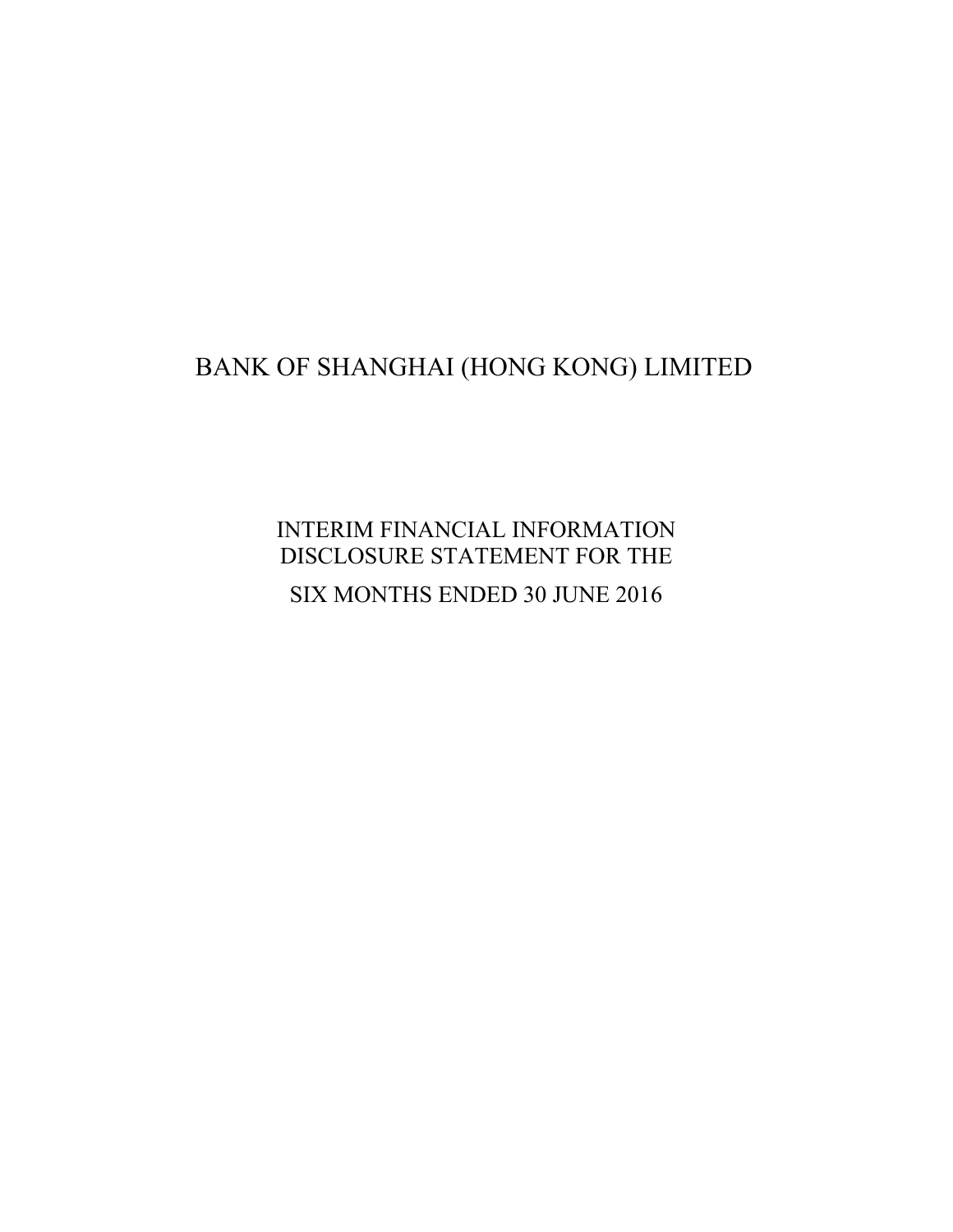| <b>CONTENTS</b>                                                 | Page(s)       |
|-----------------------------------------------------------------|---------------|
| <b>FINANCIAL REVIEW</b>                                         |               |
| CONSOLIDATED STATEMENT OF COMPREHENSIVE INCOME                  | $\mathcal{L}$ |
| CONSOLIDATED STATEMENT OF FINANCIAL POSITION                    | 3             |
| CONSOLIDATED STATEMENT OF CHANGES IN EQUITY                     | 4             |
| CONSOLIDATED STATEMENT OF CASH FLOWS                            | 5             |
| NOTES TO INTERIM FINANCIAL INFORMATION<br>DISCLOSURE STATEMENTS | $6 - 26$      |
| SUPPLEMENTARY FINANCIAL INFORMATION                             | $27 - 36$     |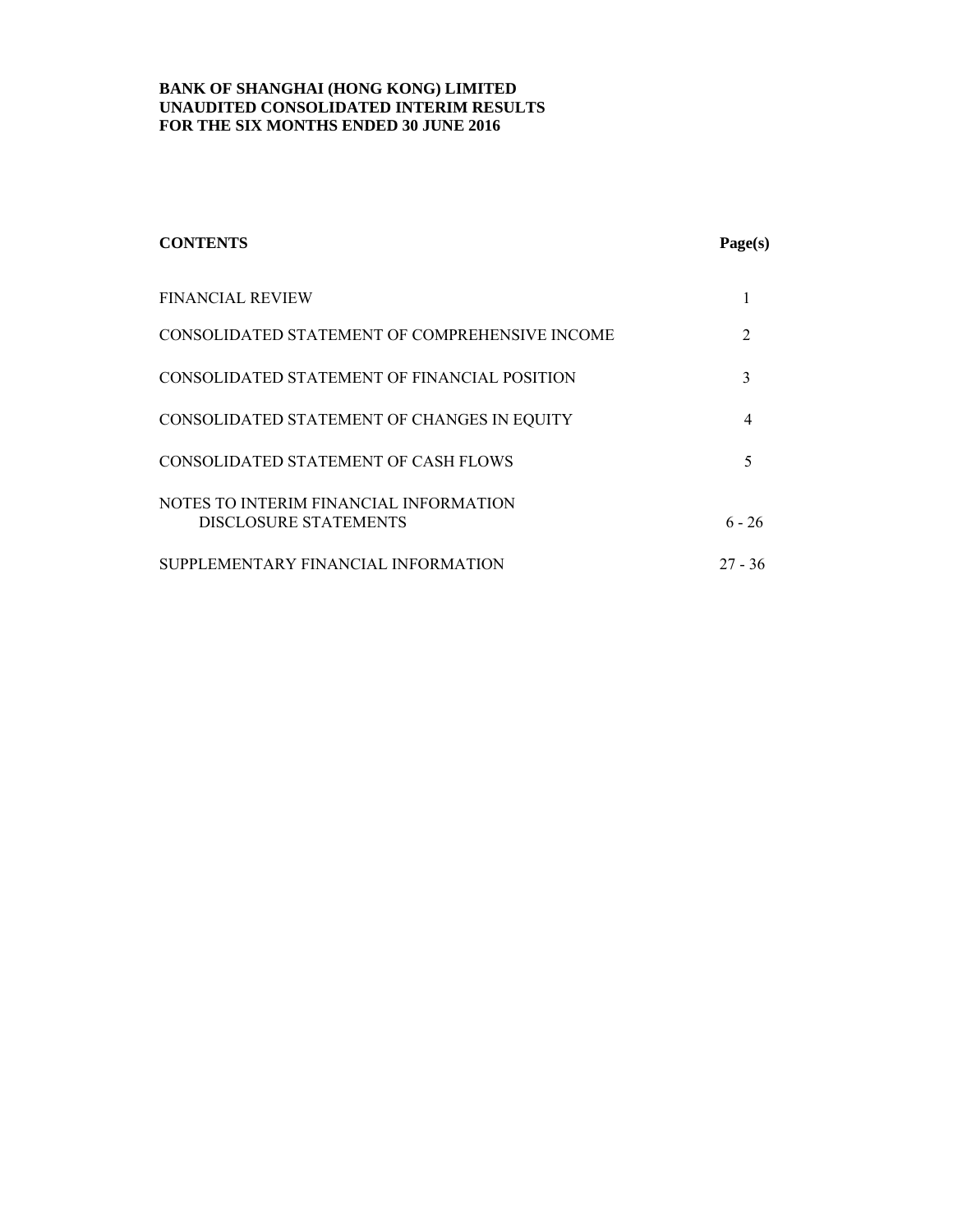Bank of Shanghai (Hong Kong) Limited (the "Company") is pleased to present the interim financial disclosure statement of the Company and its subsidiary (the "Group") for the first half ended 30 June 2016. The consolidated statement of comprehensive income, the consolidated statement of cash flows, and the consolidated statement of changes in equity for the six months ended 30 June 2016, and the consolidated statement of financial position as at 30 June 2016 of the Group, (all of which are unaudited) along with the explanatory notes are illustrated on pages 2 to 26 of this interim financial disclosure statement.

#### **Financial Review**

The Group's profit for the period was HK\$63,532,000, which declined by 17% as compared with the same period of 2015. It should be noted that the Group's operating results included a foreign exchange translation loss of HK\$16,586,000 (2015: gain of HK\$2,177,000) on the capital denominated in Renminbi ("RMB") due to depreciation of RMB against HK Dollar during the period. Should this foreign exchange translation loss be excluded, the Group's operating profit before taxation would have been HK\$94,322,000, or 5% higher than the same period of 2015.

Total loans and advances to customers were up by 27% to HK\$10,132 million from 2015 year end, while customer deposits rose by 10% to HK\$8,657 million as the Group continued to expand its customer and deposit base. The assets quality remained satisfactory.

The Group's financial position remained sound. Total capital adequacy ratio was maintained at a comfortable level at 20.8%, and the average liquidity maintenance ratio ("LMR") at 43.8%. Both ratios adequately met the requirements of the Hong Kong Monetary Authority.

In June 2016, Bank of Shanghai Co., Ltd., the Company's parent company, injected new capital of HK\$ 400,000,000 into the Company to further strengthen its capital position. Details of the share capital of the Company are provided in note 21(a) of this interim financial disclosure statement.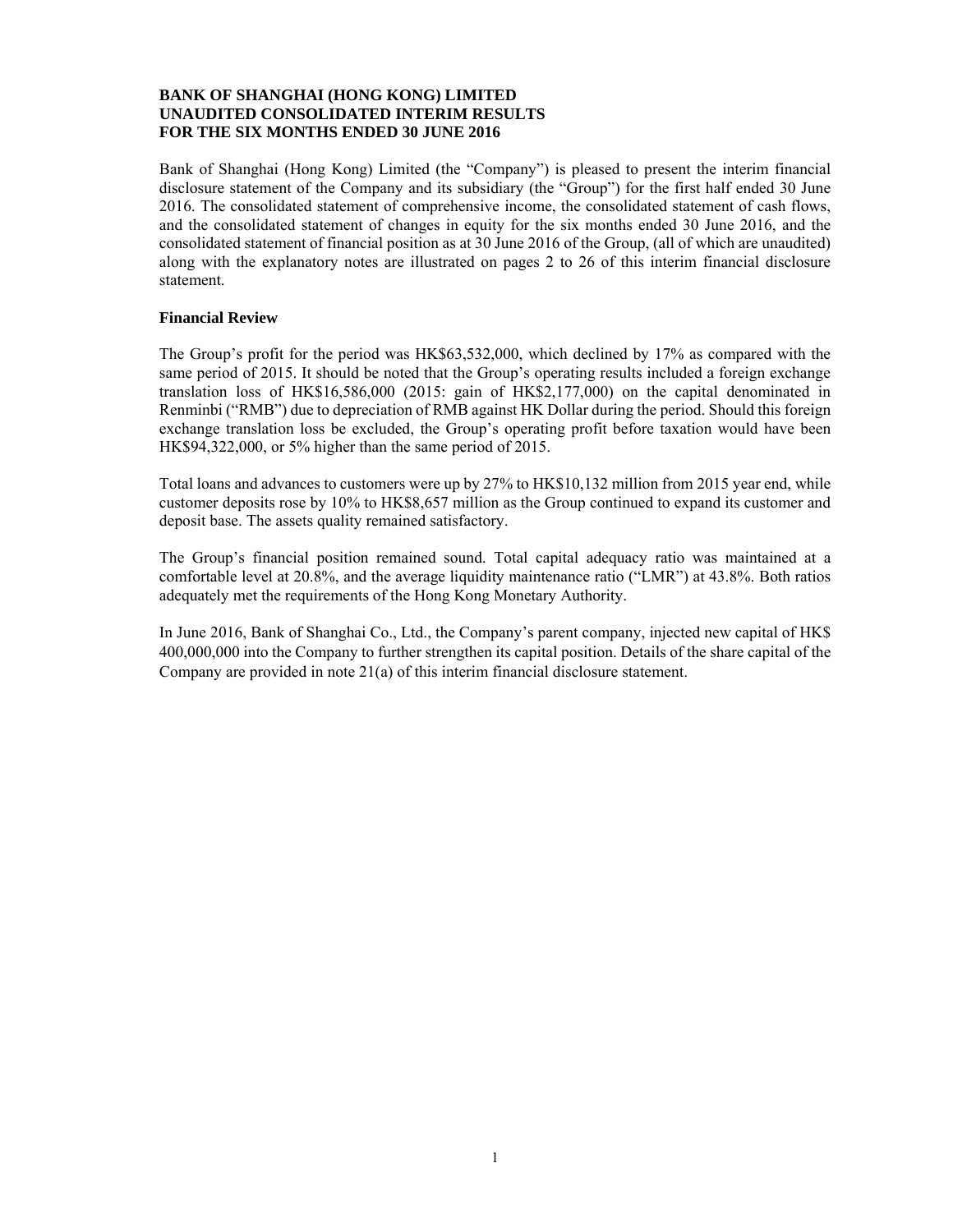#### **CONSOLIDATED STATEMENT OF COMPREHENSIVE INCOME**

| <b>Notes</b> | 6 months ended<br>30 Jun 2016<br><b>HK\$'000</b> | 6 months ended<br>30 Jun 2015<br><b>HK\$'000</b> |
|--------------|--------------------------------------------------|--------------------------------------------------|
|              | 212,296<br>(86,937)                              | 175,702<br>(79,661)                              |
| 5            | 125,359                                          | 96,041                                           |
| 6<br>$\tau$  | 33,375<br>(7, 327)<br>48                         | 36,567<br>13,466<br>11                           |
|              | 151,455                                          | 146,085                                          |
| 8            | (67, 838)                                        | (47, 873)                                        |
|              | 83,617                                           | 98,212                                           |
| 9            | (5,881)                                          | (6,176)                                          |
|              | 77,736                                           | 92,036                                           |
| 10           | (14,204)                                         | (15,290)                                         |
|              | 63,532                                           | 76,746                                           |
|              |                                                  |                                                  |
|              |                                                  |                                                  |
| 11           | 1,320                                            | 681                                              |
|              | 64,852                                           | 77,427                                           |
|              |                                                  |                                                  |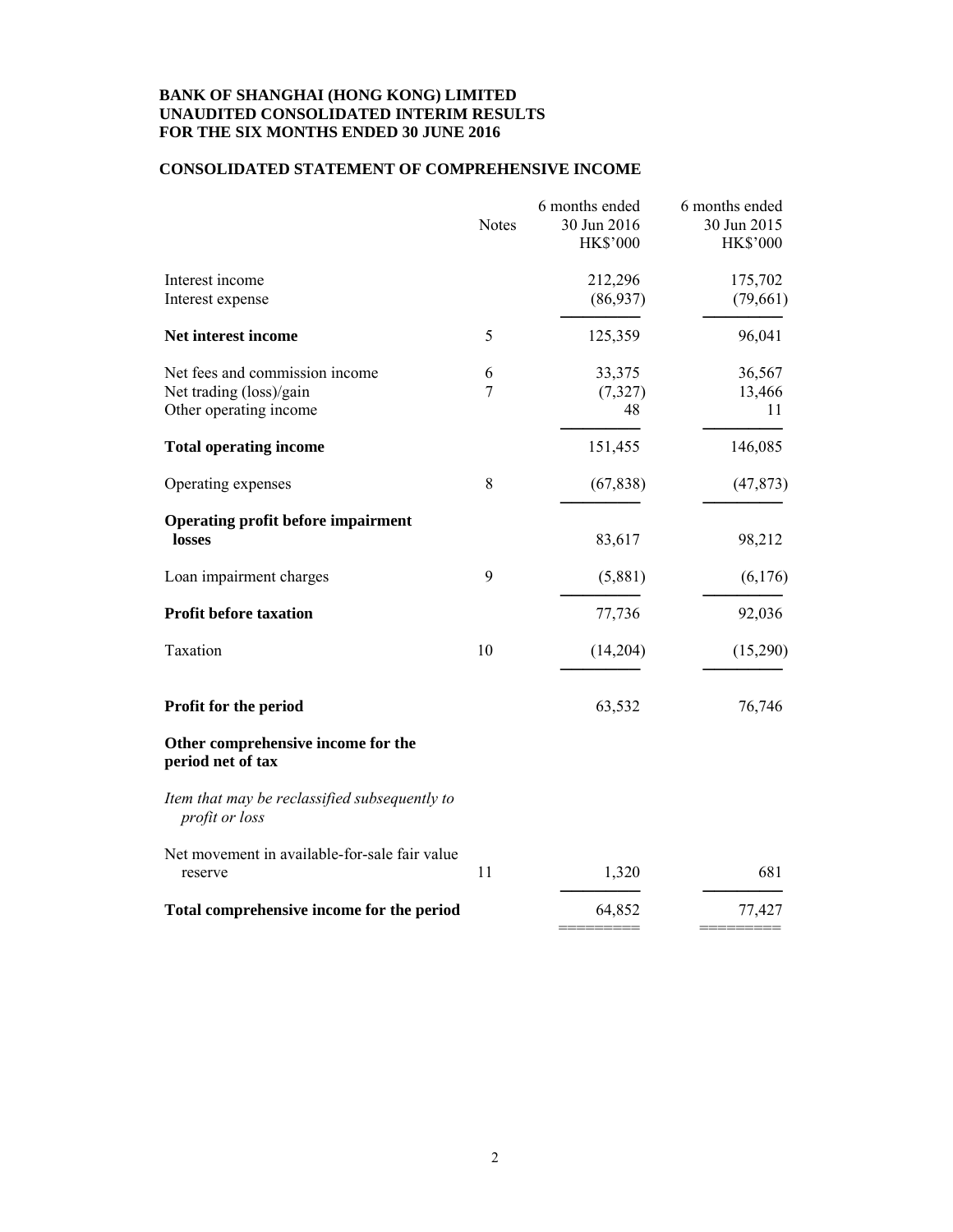#### **CONSOLIDATED STATEMENT OF FINANCIAL POSITION**

|                                          | <b>Notes</b> | 30 Jun 2016<br><b>HK\$'000</b> | 31 Dec 2015<br><b>HK\$'000</b> |
|------------------------------------------|--------------|--------------------------------|--------------------------------|
| <b>Assets</b>                            |              |                                |                                |
| Cash and balances with banks and central |              |                                |                                |
| bank                                     | 12           | 803,026                        | 60,405                         |
| Placements with and advances to banks    | 13           | 6,059,168                      | 7,086,084                      |
| Derivative financial assets              | 22           | 5,948                          | 9,690                          |
| Loans and advances to customers          | 14           | 10,132,395                     | 7,954,493                      |
| Available-for-sale financial assets      | 15           | 553,835                        | 204,293                        |
| Property and equipment                   | 16           | 27,197                         | 22,229                         |
| Intangible assets                        |              | 5,881                          | 6,368                          |
| Deferred tax assets                      |              | 7,437                          | 5,500                          |
| Other assets                             | 17           | 104,212                        | 113,201                        |
| <b>Total assets</b>                      |              | 17,699,099                     | 15,462,263                     |
| <b>Liabilities</b>                       |              |                                |                                |
| Deposits from customers                  | 18           | 8,656,679                      | 7,853,990                      |
| Deposits from banks                      |              | 3,272,115                      | 2,200,372                      |
| Derivative financial liabilities         | 22           | 7,867                          | 9,514                          |
| Certificates of deposit issued           | 19           | 3,064,365                      | 3,114,197                      |
| Current tax payable                      |              | 16,653                         | 754                            |
| Deferred tax liabilities                 |              | 308                            | 308                            |
| Other liabilities                        | 20           | 106,557                        | 173,425                        |
| <b>Total liabilities</b>                 |              | 15,124,544                     | 13,352,560                     |
| <b>Equity</b>                            |              |                                |                                |
| Share capital                            | 21           | 2,400,000                      | 2,000,000                      |
| Retained profits                         |              | 105,225                        | 57,546                         |
| Other reserves                           |              | 69,330                         | 52,157                         |
| <b>Total equity</b>                      |              | 2,574,555                      | 2,109,703                      |
| <b>Total equity and liabilities</b>      |              | 17,699,099                     | 15,462,263                     |
|                                          |              |                                |                                |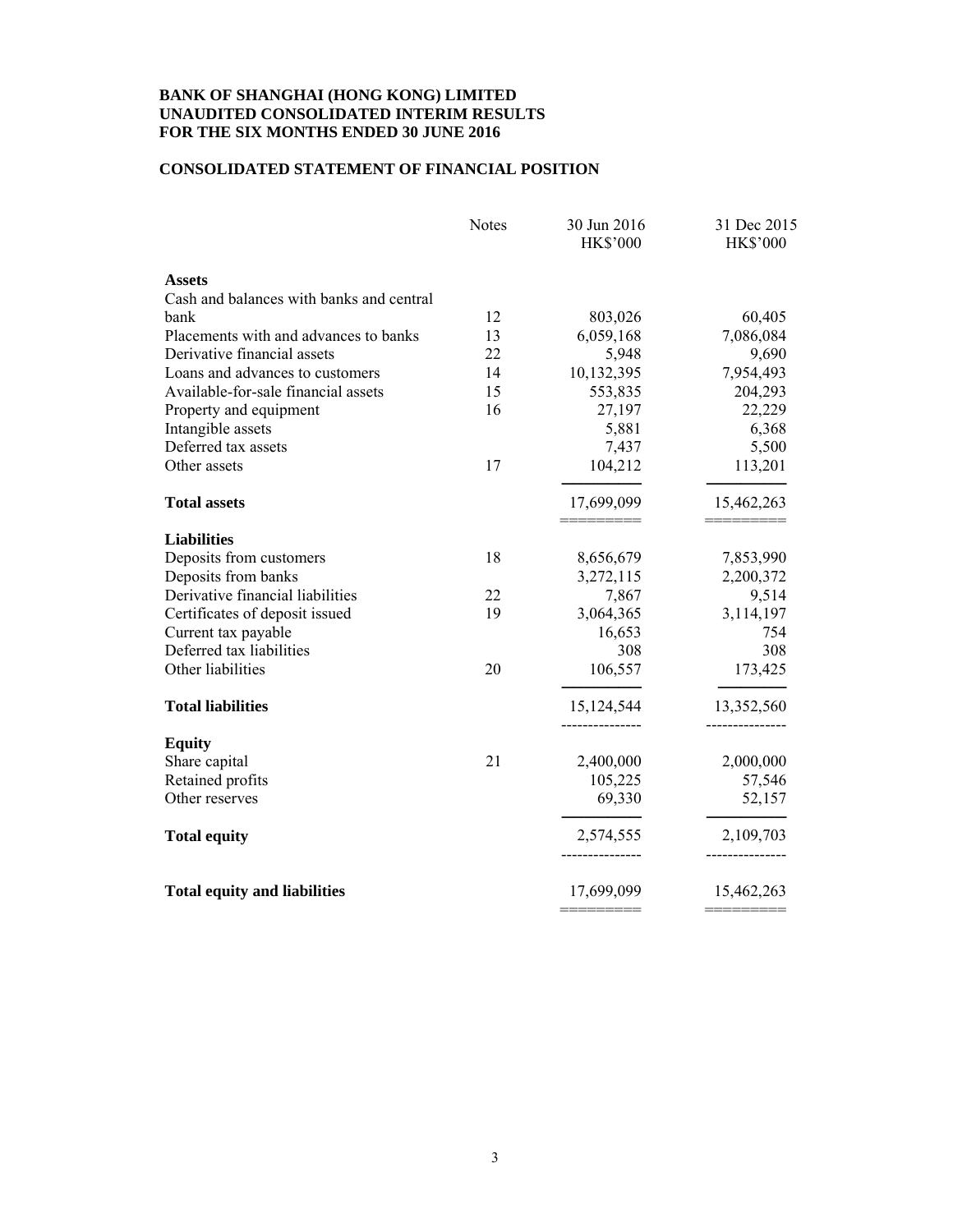# **CONSOLIDATED STATEMENT OF CHANGES IN EQUITY**

|                                                                    | Note | Share<br>capital<br><b>HK\$'000</b> | Retained<br>profits/<br><i>(accumulated</i><br>losses)<br><b>HK\$'000</b> | Available-<br>for-sale<br>fair value<br>reserve/<br>(deficit)<br><b>HK\$'000</b> | Regulatory<br>reserve<br><b>HK\$'000</b> | Total<br><b>HK\$'000</b> |
|--------------------------------------------------------------------|------|-------------------------------------|---------------------------------------------------------------------------|----------------------------------------------------------------------------------|------------------------------------------|--------------------------|
| <b>Balance at 1 January 2015</b>                                   |      | 2,000,000                           | 5,990                                                                     | (988)                                                                            | 27,517                                   | 2,032,519                |
| Changes in equity for the six<br>months ended 30 June<br>2015:     |      |                                     |                                                                           |                                                                                  |                                          |                          |
| Profit for the period<br>Other comprehensive income                | 11   |                                     | 76,746                                                                    | 681                                                                              |                                          | 76,746<br>681            |
| Total comprehensive income                                         |      |                                     | 76,746                                                                    | 681                                                                              |                                          | 77,427                   |
| Transfer to regulatory reserve                                     |      |                                     | (12, 394)                                                                 |                                                                                  | 12,394                                   |                          |
| Balance at 30 June 2015 and<br>1 July 2015                         |      | 2,000,000                           | 70,342                                                                    | (307)                                                                            | 39,911                                   | 2,109,946                |
| Changes in equity for the six<br>months ended 31 December<br>2015: |      |                                     |                                                                           |                                                                                  |                                          |                          |
| Profit for the period<br>Other comprehensive loss                  |      |                                     | 1,314                                                                     | (1, 557)                                                                         |                                          | 1,314<br>(1, 557)        |
| Total comprehensive<br>income/(loss)                               |      |                                     | 1,314                                                                     | (1, 557)                                                                         |                                          | (243)                    |
| Transfer to regulatory reserve                                     |      |                                     | (14, 110)                                                                 |                                                                                  | 14,110                                   |                          |
| <b>Balance at 31 December 2015</b><br>and 1 January 2016           |      | 2,000,000                           | 57,546                                                                    | (1,864)                                                                          | 54,021                                   | 2,109,703                |
| Changes in equity for the six<br>months ended 30 June<br>2016:     |      |                                     |                                                                           |                                                                                  |                                          |                          |
| Profit for the period<br>Other comprehensive income                | 11   |                                     | 63,532                                                                    | 1,320                                                                            |                                          | 63,532<br>1,320          |
| Total comprehensive income                                         |      |                                     | 63,532                                                                    | 1,320                                                                            |                                          | 64,852                   |
| Issue of ordinary shares<br>Transfer to regulatory reserve         |      | 400,000                             | (15, 853)                                                                 |                                                                                  | 15,853                                   | 400,000                  |
| <b>Balance at 30 June 2016</b>                                     |      | 2,400,000                           | 105,225                                                                   | (544)                                                                            | 69,874                                   | 2,574,555                |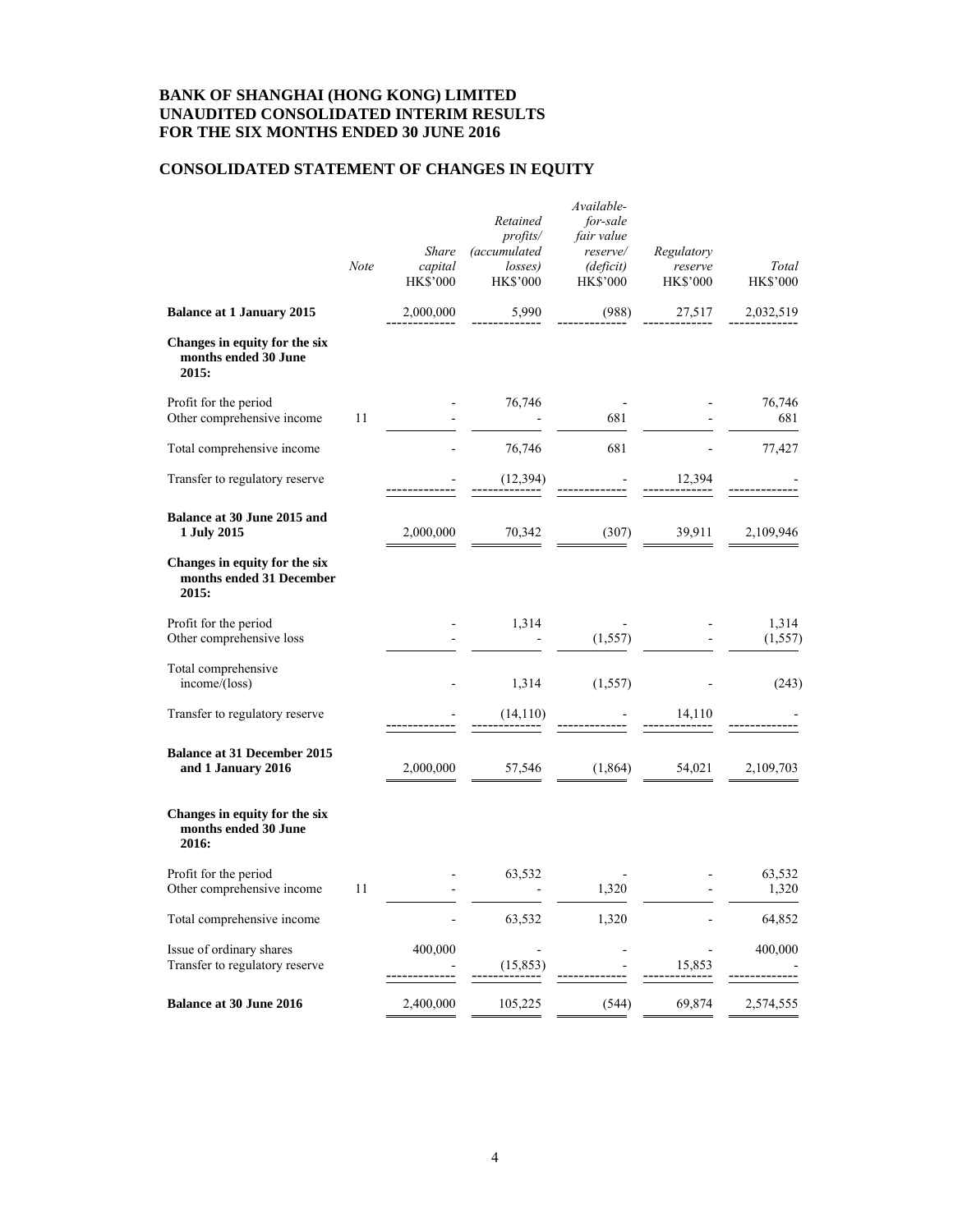#### **CONSOLIDATED STATEMENT OF CASH FLOWS**

| <b>Notes</b> | 6 months<br>ended<br>30 Jun 2016<br><b>HK\$'000</b> | 6 months<br>ended<br>30 Jun 2015<br><b>HK\$'000</b> |
|--------------|-----------------------------------------------------|-----------------------------------------------------|
| 23(a)        | (47,903)                                            | 2,783,107                                           |
|              | (352,399)                                           |                                                     |
|              | (10,792)                                            | (1,499)                                             |
|              | 3,717                                               | 3,871                                               |
|              | (359, 474)                                          | 2,372                                               |
|              |                                                     |                                                     |
|              | 400,000                                             |                                                     |
|              | 400,000                                             |                                                     |
|              | (7, 377)                                            | 2,785,479                                           |
|              | 5,287,312                                           | 2,793,758                                           |
| 23(b)        | 5,279,935                                           | 5,579,237                                           |
|              |                                                     |                                                     |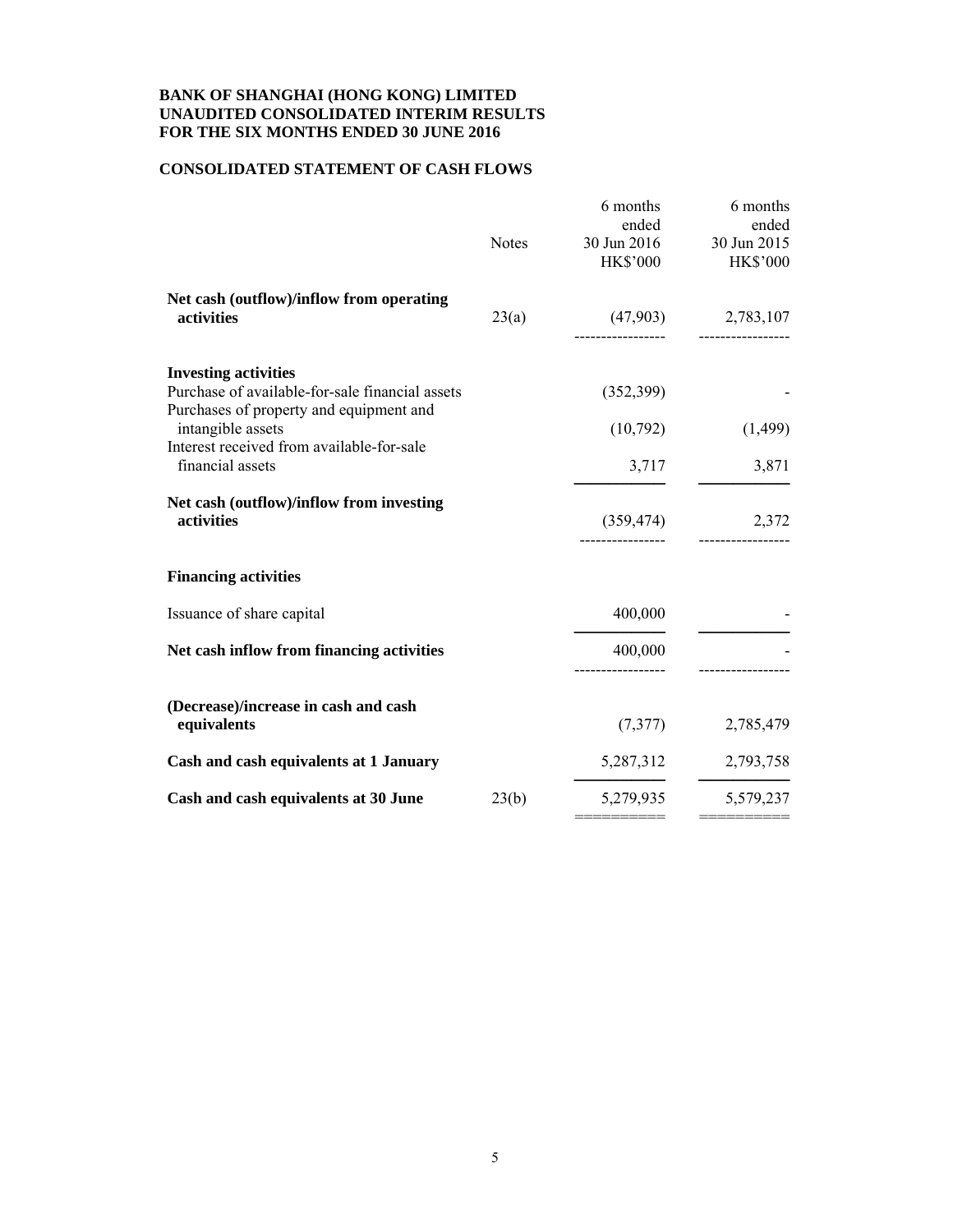#### **NOTES TO INTERIM FINANCIAL INFORMATION DISCLOSURE STATEMENT**

#### (1) BASIS OF PREPARATION

This interim financial information disclosure statement was authorised for issuance on 30 September 2016 and has been prepared in accordance with the Banking (Disclosure) Rules issued by the Hong Kong Monetary Authority ("HKMA").

#### (2) ACCOUNTING POLICY

The accounting policies applied in preparing this interim financial information disclosure statement are consistent with those used and described in the Group's audited annual financial statements for the year ended 31 December 2015.

#### (3) BASIS OF CONSOLIDATION

The interim financial information disclosure statement covers the consolidated positions of the Company and its subsidiary.

For regulatory reporting purposes, the Company is required to compute its capital adequacy ratios and leverage ratio on a combined basis that is different from the basis of consolidation for accounting purposes. The basis is illustrated in the Note 1 of the Supplementary Financial Information.

#### (4) STATEMENT OF COMPLIANCE

In preparing the unaudited interim financial information disclosure statement for the first half of 2016, the Company has fully complied with the disclosure provisions of the Banking (Disclosure) Rules.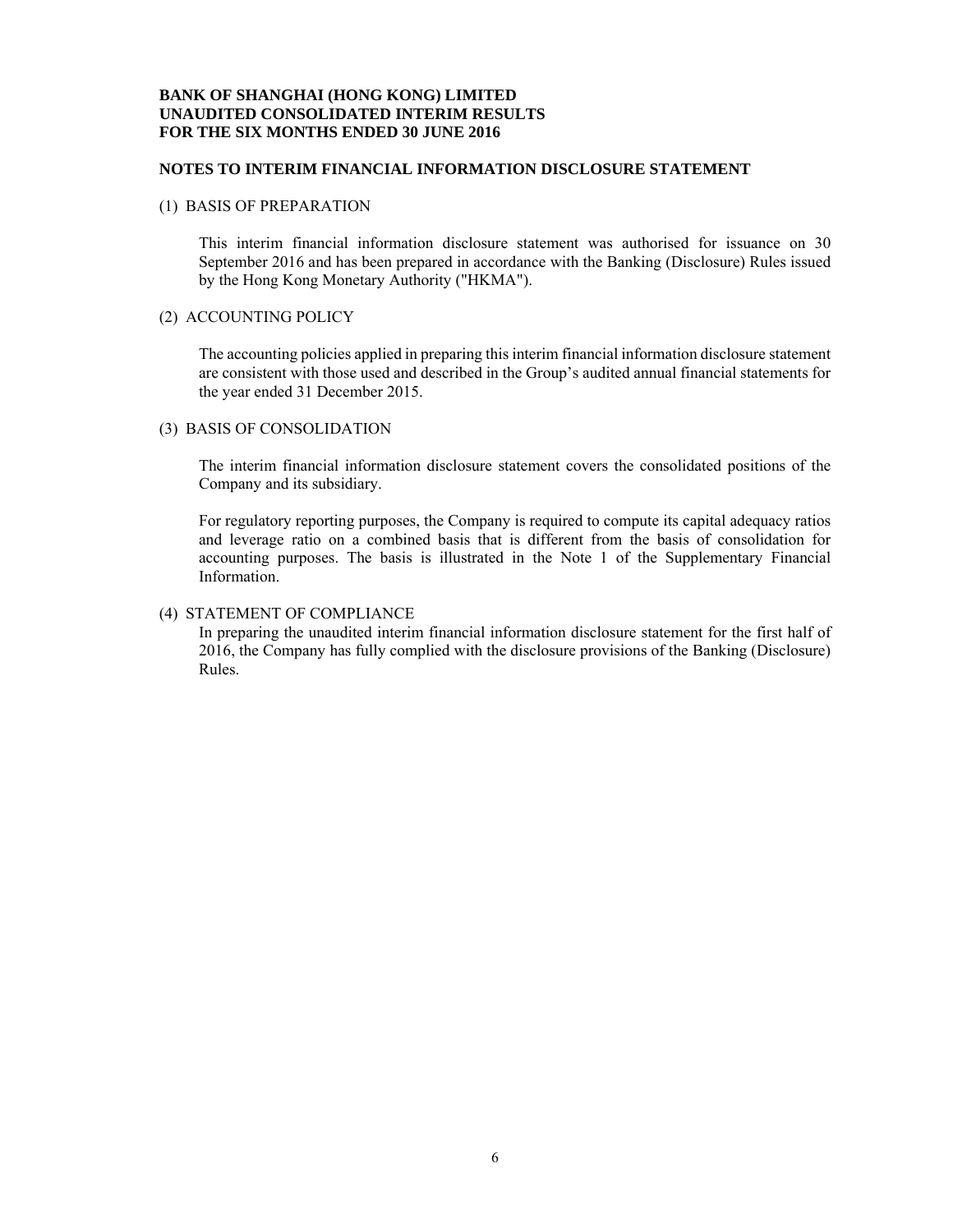# **NOTES TO INTERIM FINANCIAL INFORMATION DISCLOSURE STATEMENT (CONTINUED)**

# (5) NET INTEREST INCOME

|                                                                                                                                                                                                                                                                                              | 6 months ended<br>30 Jun 2016<br><b>HK\$'000</b> | 6 months ended<br>30 Jun 2015<br><b>HK\$'000</b> |
|----------------------------------------------------------------------------------------------------------------------------------------------------------------------------------------------------------------------------------------------------------------------------------------------|--------------------------------------------------|--------------------------------------------------|
| <b>Interest income</b>                                                                                                                                                                                                                                                                       |                                                  |                                                  |
| Interest income arising from financial assets that is<br>not measured at fair value through profit or loss<br>- Placements with and advances to banks<br>- Loans and advances to customers<br>- Listed available-for-sale financial assets<br>- Unlisted available-for-sale financial assets | 38,648<br>171,116<br>2,499<br>33                 | 92,829<br>80,926<br>1,909<br>38                  |
|                                                                                                                                                                                                                                                                                              | 212,296                                          | 175,702                                          |
| Interest expense                                                                                                                                                                                                                                                                             |                                                  |                                                  |
| Interest expense arising from financial liabilities<br>that is not measured at fair value through profit<br>or loss                                                                                                                                                                          |                                                  |                                                  |
| - Deposits from banks<br>- Deposits from customers<br>- Certificates of deposit issued<br>- Others                                                                                                                                                                                           | (9,681)<br>(53,711)<br>(23, 543)<br>(2)          | (13,009)<br>(52, 656)<br>(13,993)<br>(3)         |
|                                                                                                                                                                                                                                                                                              | (86,937)                                         | (79,661)                                         |
| Net interest income                                                                                                                                                                                                                                                                          | 125,359                                          | 96,041                                           |

There was no interest income accrued on impaired financial assets and on unwinding of discount on loan impairment allowances for the six months ended 30 June 2016 and 30 June 2015.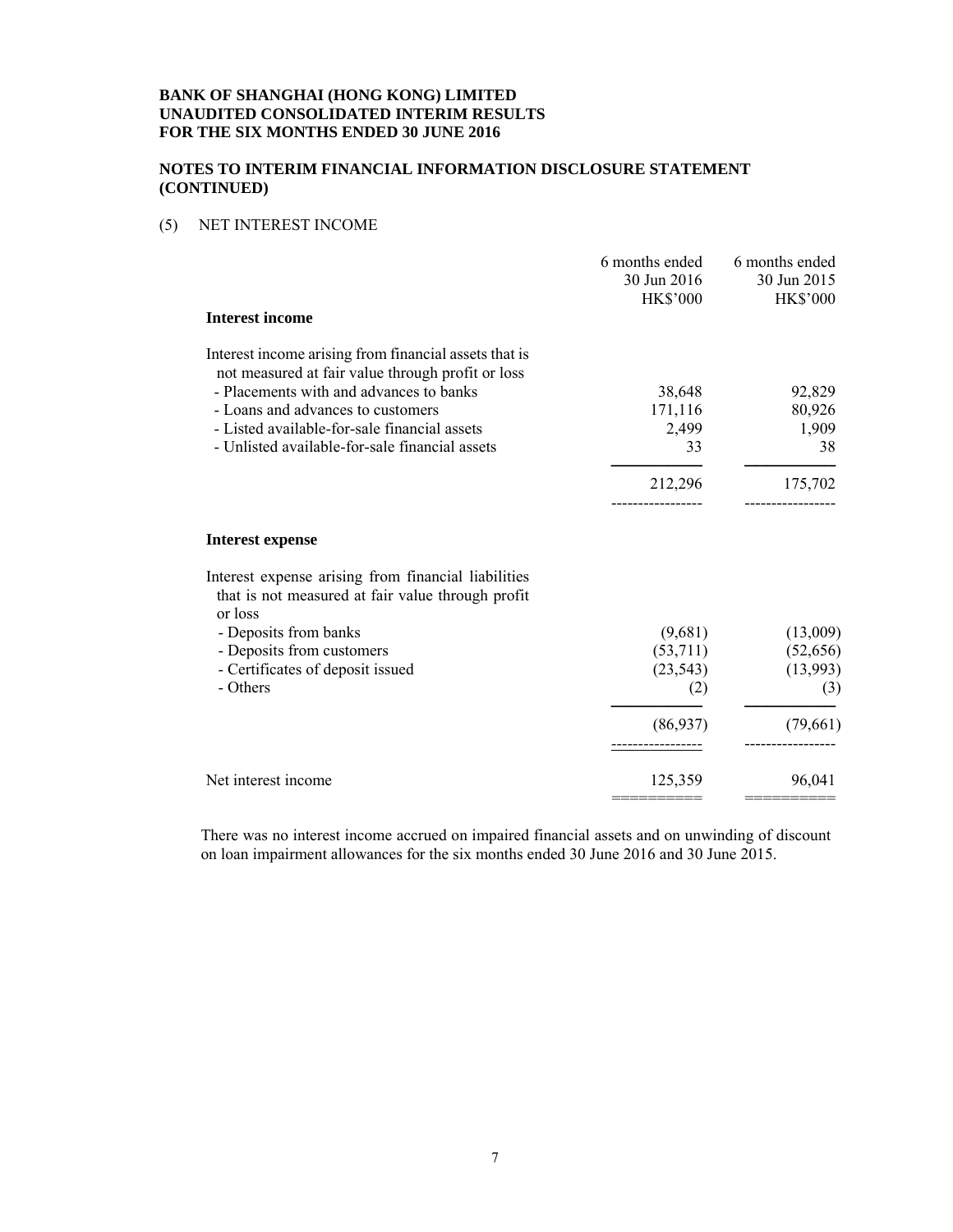#### **NOTES TO INTERIM FINANCIAL INFORMATION DISCLOSURE STATEMENT (CONTINUED)**

#### (6) NET FEES AND COMMISSION INCOME

|                                                                                                                    | 6 months ended<br>30 Jun 2016<br><b>HK\$'000</b> | 6 months ended<br>30 Jun 2015<br><b>HK\$'000</b> |
|--------------------------------------------------------------------------------------------------------------------|--------------------------------------------------|--------------------------------------------------|
| Fees and commission income<br>- Credit facilities<br>- Investment banking business<br>- Trade services<br>- Others | 21,771<br>8,945<br>497<br>2,543                  | 24,822<br>11,213<br>519<br>254                   |
|                                                                                                                    | 33,756                                           | 36,808                                           |
| Fees and commission expenses                                                                                       | (381)                                            | (241)                                            |
| Net fees and commission income                                                                                     | 33,375                                           | 36,567                                           |

All the fees and commission income of HK\$33,756,000 (2015: HK\$36,808,000) and fees and commission expenses of HK\$381,000 (2015: HK\$241,000) for the six months ended 30 June 2016 were arising from financial assets and financial liabilities that were not measured at fair value through profit or loss.

No fees and commission income nor fees and commission expenses were arising from trust or other fiduciary activities where the Group might hold or invest on behalf of its customers for the six months ended 30 June 2016 and 30 June 2015.

#### (7) NET TRADING GAIN/(LOSS)

|                                                   | 6 months ended<br>30 Jun 2016<br><b>HK\$'000</b> | 6 months ended<br>30 Jun 2015<br><b>HK\$'000</b> |
|---------------------------------------------------|--------------------------------------------------|--------------------------------------------------|
| Foreign exchange (loss)/gain<br>Other derivatives | (7,327)                                          | 13,718<br>(252)                                  |
|                                                   | (7,327)                                          | 13,466                                           |

"Net trading gain/loss" mainly consisted of foreign exchange gains or losses on spot and forward contracts, as well as from revaluation of assets and liabilities in foreign currencies. There was a foreign exchange translation loss of HK\$16,586,000 (2015: gain of HK\$2,177,000) for the Group on the Company's capital denominated in RMB due to depreciation of RMB against HK Dollar during the period. Should this translation loss be excluded, the Group would have recorded a net trading gain of HK\$9,259,000 (2015: HK\$11,289,000) during the period.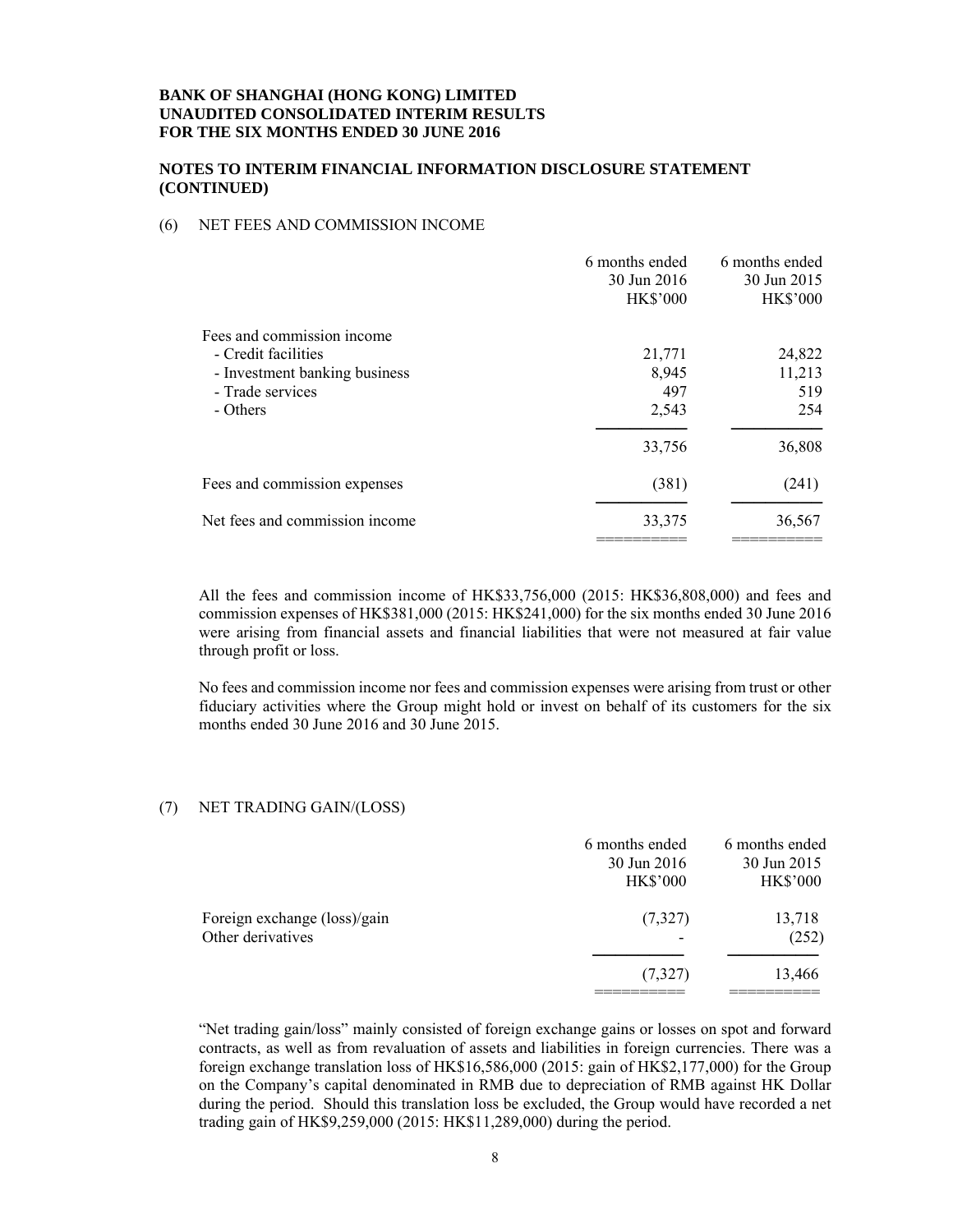#### **NOTES TO INTERIM FINANCIAL INFORMATION DISCLOSURE STATEMENT (CONTINUED)**

# (8) OPERATING EXPENSES

|                                                                  | 6 months ended<br>30 Jun 2016 | 6 months ended<br>30 Jun 2015 |
|------------------------------------------------------------------|-------------------------------|-------------------------------|
| Staff costs                                                      | <b>HK\$'000</b>               | <b>HK\$'000</b>               |
| - Salaries and other benefits                                    | 36,655                        | 28,000                        |
| - Pension and provident funds                                    | 2,478                         | 1,827                         |
|                                                                  | 39,133                        | 29,827                        |
| Premises and equipment expenses excluding<br>depreciation        |                               |                               |
| - Rental of premises                                             | 11,655                        | 5,123                         |
| - Maintenance and office facility expenses                       | 1,600                         | 797                           |
| - Others                                                         | 875                           | 416                           |
|                                                                  | 14,130                        | 6,336                         |
|                                                                  |                               |                               |
| Auditors' remuneration                                           | 326                           | 305                           |
| Depreciation of property and equipment                           | 4,699                         | 3,944                         |
| Amortisation of intangible assets<br>Legal and professional fees | 1,612<br>1,960                | 1,032<br>1,802                |
| IT and systems expenses                                          | 2,734                         | 2,306                         |
| Other operating expenses                                         | 3,244                         | 2,321                         |
|                                                                  | 14,575                        | 11,710                        |
|                                                                  | 67,838                        | 47,873                        |

# (9) LOAN IMPAIRMENT CHARGES

|                         | 6 months ended  | 6 months ended  |
|-------------------------|-----------------|-----------------|
|                         | 30 Jun 2016     | 30 Jun 2015     |
|                         | <b>HK\$'000</b> | <b>HK\$'000</b> |
|                         |                 |                 |
| Loan impairment charges | 5,881           | 6,176           |
| <b>Represented by:</b>  |                 |                 |
| New provision           | 5,881           | 6,176           |
|                         |                 |                 |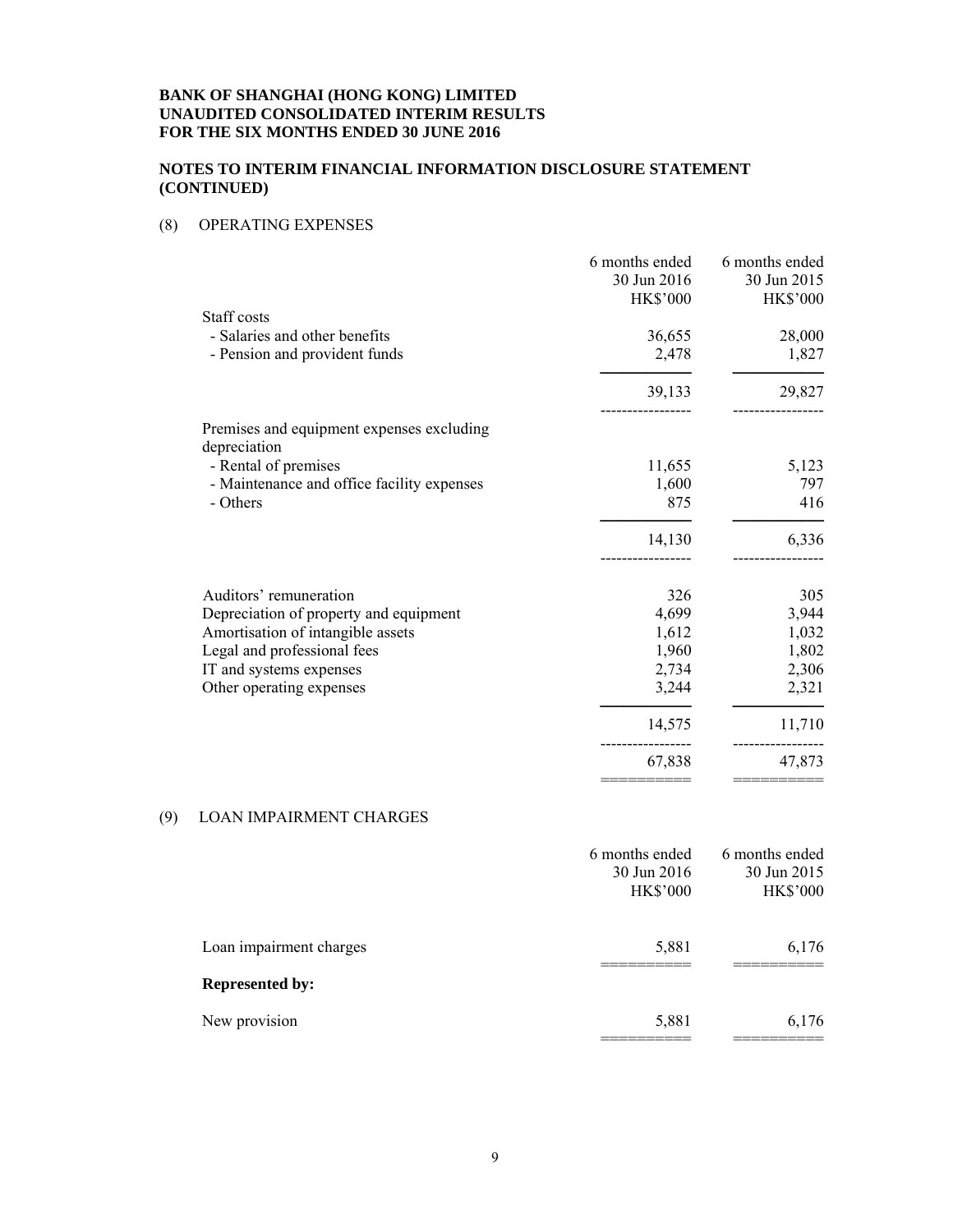## **NOTES TO INTERIM FINANCIAL INFORMATION DISCLOSURE STATEMENT (CONTINUED)**

#### (10) TAXATION

Taxation in the consolidated statement of comprehensive income is illustrated below:

|                                                   | 6 months ended<br>30 Jun 2016<br><b>HK\$'000</b> | 6 months ended<br>30 Jun 2015<br><b>HK\$'000</b> |
|---------------------------------------------------|--------------------------------------------------|--------------------------------------------------|
| <b>Current tax</b>                                |                                                  |                                                  |
| Hong Kong profits tax                             |                                                  |                                                  |
| Provision for the period                          | 15,974                                           | 13,716                                           |
| Taxation outside Hong Kong                        |                                                  |                                                  |
| Withholding tax in the People's Republic of China | 164                                              | 3,387                                            |
|                                                   | 16,138                                           | 17,103                                           |
| Deferred tax                                      |                                                  |                                                  |
| Origination and reversal of temporary differences | (1,934)                                          | (1, 813)                                         |
|                                                   | 14,204                                           | 15,290                                           |

The provision for Hong Kong profits tax was calculated at 16.5% (2015: 16.5%) on the estimated assessable profits for the period.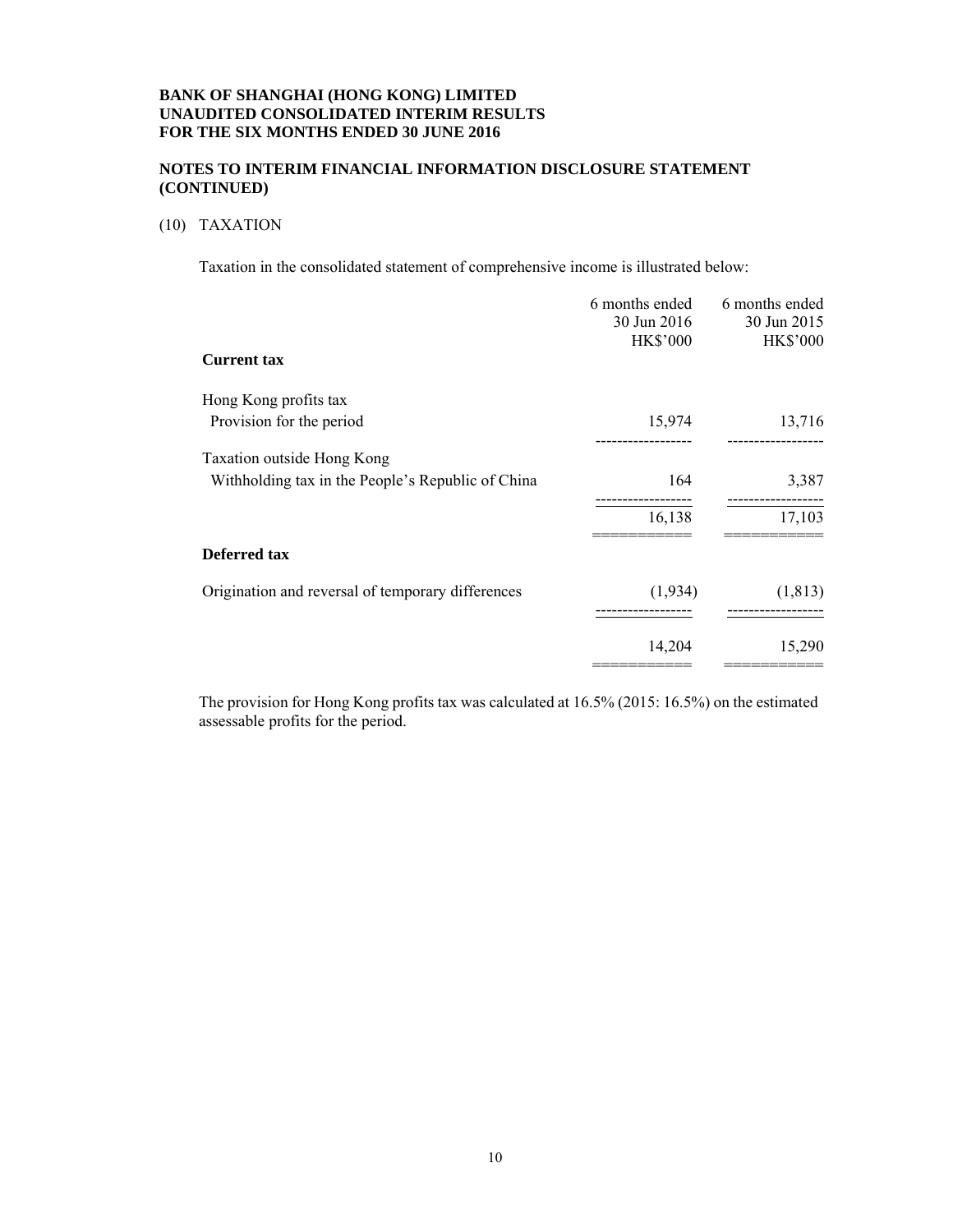#### **NOTES TO INTERIM FINANCIAL INFORMATION DISCLOSURE STATEMENT (CONTINUED)**

# (11) OTHER COMPREHENSIVE INCOME

#### (a) Tax effects relating to each component of other comprehensive income

|                                                                                  | 6 months ended 30 Jun 2016                     |                                   | 6 months ended 30 Jun 2015                |                                                |                                   |                                           |
|----------------------------------------------------------------------------------|------------------------------------------------|-----------------------------------|-------------------------------------------|------------------------------------------------|-----------------------------------|-------------------------------------------|
|                                                                                  | <i>Before tax</i><br>amount<br><b>HK\$'000</b> | Tax<br>expense<br><b>HK\$'000</b> | $Net-of-tax$<br>amount<br><b>HK\$'000</b> | <i>Before tax</i><br>amount<br><b>HK\$'000</b> | Tax<br>expense<br><b>HK\$'000</b> | $Net-of-tax$<br>amount<br><b>HK\$'000</b> |
| Available-for-sale<br>financial assets:<br>net movement in<br>available-for-sale |                                                |                                   |                                           |                                                |                                   |                                           |
| fair value reserve                                                               | 1,320                                          |                                   | 1,320                                     | 681                                            |                                   | 681                                       |
| Other comprehensive<br>income                                                    | 1,320                                          |                                   | 1,320                                     | 681                                            |                                   | 681                                       |

(b) Components of other comprehensive income

|                                       | 6 months ended  | 6 months ended  |
|---------------------------------------|-----------------|-----------------|
|                                       | 30 Jun 2016     | 30 Jun 2015     |
|                                       | <b>HK\$'000</b> | <b>HK\$'000</b> |
| Available-for-sale investment reserve |                 |                 |
| - fair value changes taken to equity  | 1.320           | 681             |
|                                       |                 |                 |

# (12) CASH AND BALANCES WITH BANKS AND CENTRAL BANK

|                                                   | 30 Jun 2016<br><b>HK\$'000</b> | 31 Dec 2015<br><b>HK\$'000</b> |
|---------------------------------------------------|--------------------------------|--------------------------------|
| Balances with banks<br>Balances with central bank | 787,870<br>15,156              | 57,105<br>3,300                |
|                                                   | 803,026                        | 60,405                         |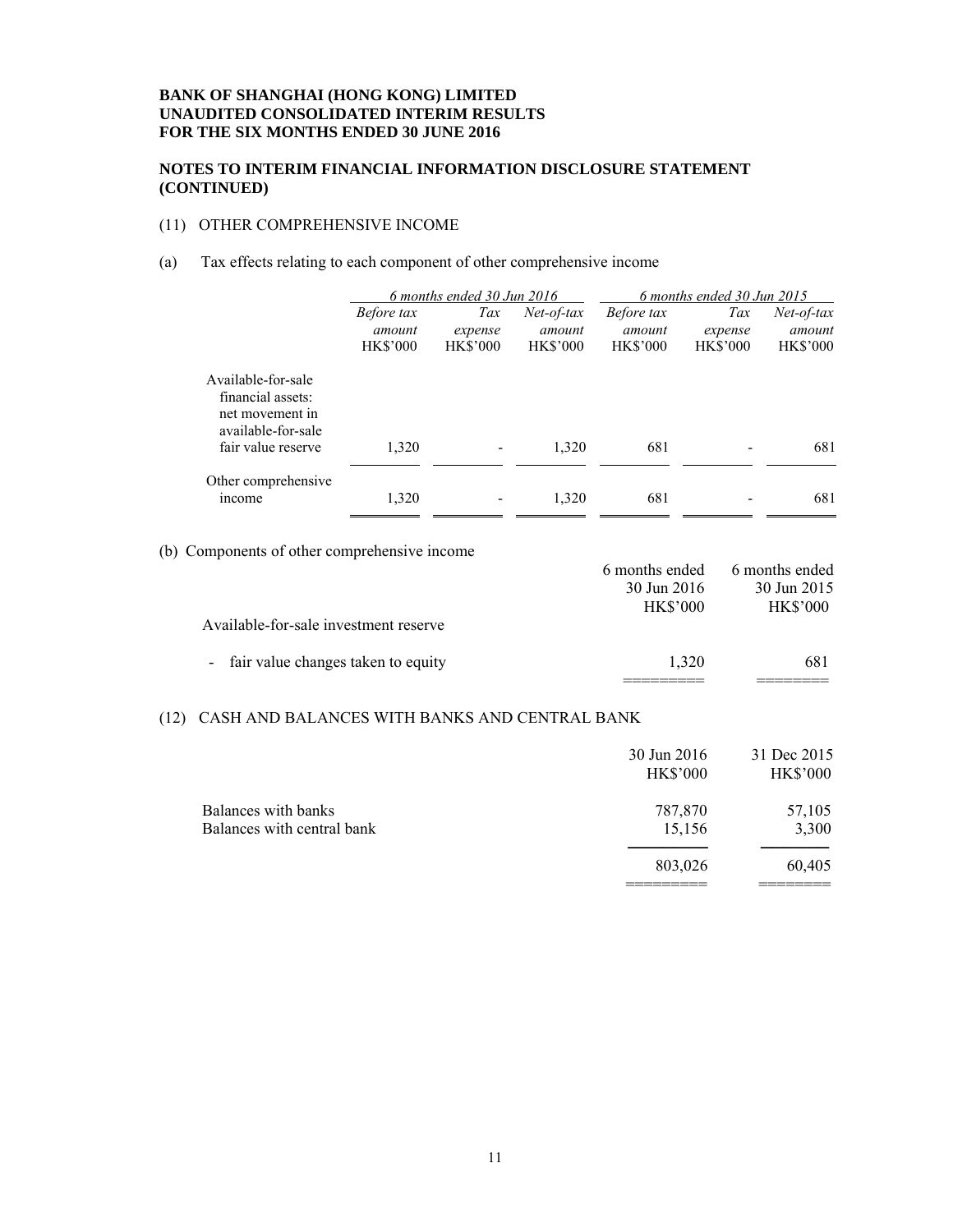#### **NOTES TO INTERIM FINANCIAL INFORMATION DISCLOSURE STATEMENT (CONTINUED)**

# (13) PLACEMENTS WITH AND ADVANCES TO BANKS

|                                                               | 30 Jun 2016<br><b>HK\$'000</b> | 31 Dec 2015<br><b>HK\$'000</b> |
|---------------------------------------------------------------|--------------------------------|--------------------------------|
| Placements with banks                                         |                                |                                |
| - maturing within one month                                   | 4,244,138                      | 3,795,631                      |
| - maturing between one and twelve months<br>Advances to banks | 1,357,834                      | 3,290,453                      |
| - maturing of more than one year                              | 457,196                        |                                |
|                                                               | 6,059,168                      | 7,086,084                      |

There were no overdue, impaired or rescheduled placements with and advances to banks for the periods indicated.

# (14) LOANS AND ADVANCES TO CUSTOMERS

| (a) Loans and advances to customers                                                          |                 |                 |
|----------------------------------------------------------------------------------------------|-----------------|-----------------|
|                                                                                              | 30 Jun 2016     | 31 Dec 2015     |
|                                                                                              | <b>HK\$'000</b> | <b>HK\$'000</b> |
| Gross loans and advances to customers<br>Less: loan impairment allowances                    | 10,164,309      | 7,980,526       |
| - individually assessed                                                                      | (122)           | (249)           |
| - collectively assessed                                                                      | (31,792)        | (25, 784)       |
|                                                                                              | 10,132,395      | 7,954,493       |
|                                                                                              |                 |                 |
| Value of collateral for loans and advances which are<br>individually assessed to be impaired |                 |                 |
|                                                                                              |                 |                 |
| Gross loans and advances which are                                                           |                 |                 |
| individually assessed to be impaired                                                         | 487             | 994             |
| Percentage of loans and advances which are                                                   |                 |                 |
| individually assessed to be impaired to gross                                                |                 |                 |
| loans and advances                                                                           | $0.00\%$        | $0.01\%$        |
|                                                                                              |                 |                 |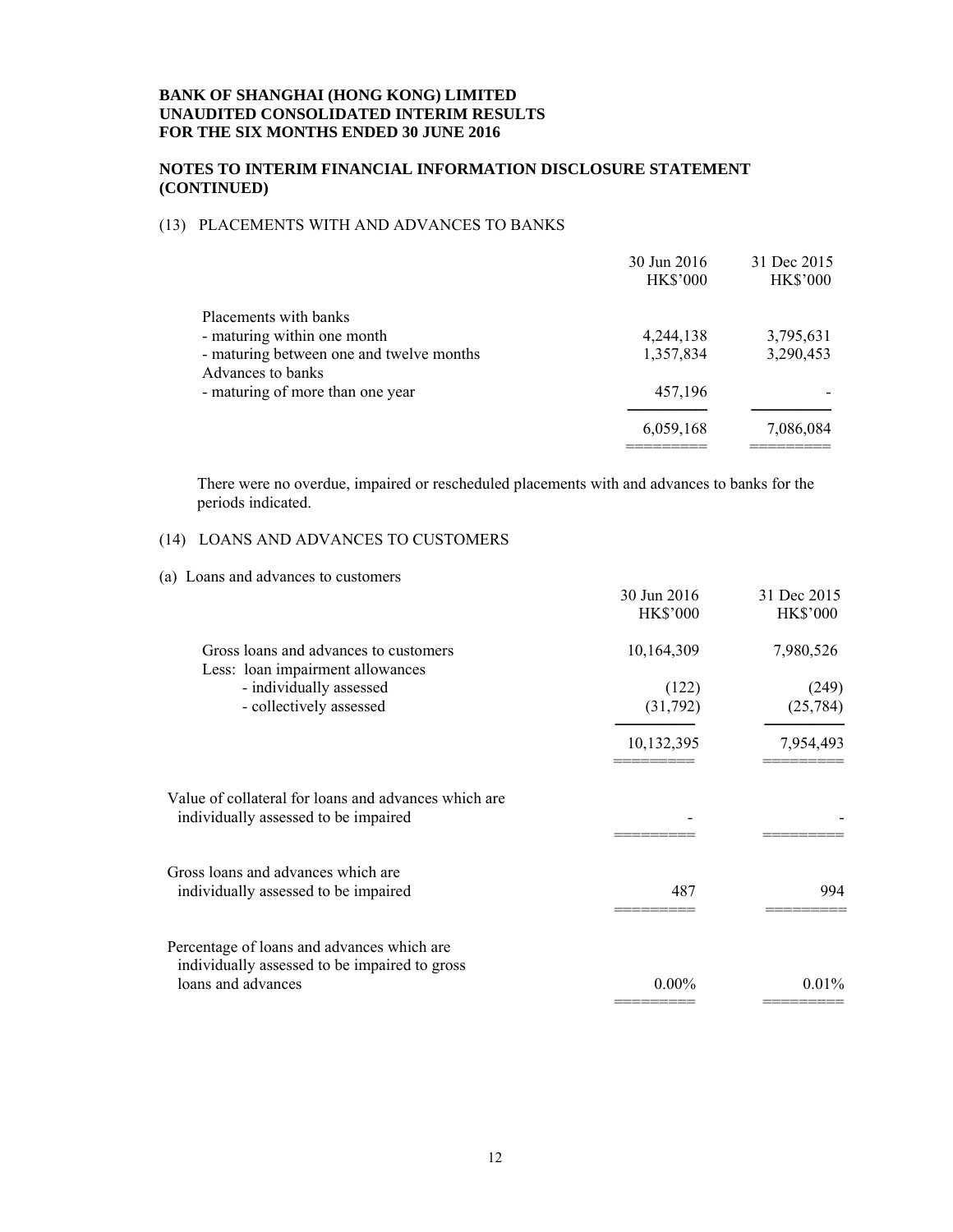#### **NOTES TO INTERIM FINANCIAL INFORMATION DISCLOSURE STATEMENT (CONTINUED)**

#### (14) LOANS AND ADVANCES TO CUSTOMERS (CONTINUED)

#### (b) Loans and advances overdue for more than 3 months

(i) Gross amount of overdue loans and advances

|                                                                                                                      | 30 Jun 2016     |                                                       | 31 Dec 2015     |                                                       |
|----------------------------------------------------------------------------------------------------------------------|-----------------|-------------------------------------------------------|-----------------|-------------------------------------------------------|
|                                                                                                                      | <b>HK\$'000</b> | $%$ of gross<br>loans and<br>advances to<br>customers | <b>HK\$'000</b> | $%$ of gross<br>loans and<br>advances to<br>customers |
| Gross loans and advances which have<br>been overdue for:<br>- more than three months but not<br>more than six months |                 |                                                       | 994             | 0.01                                                  |
| - more than six months but not more<br>than one year                                                                 | 487             | 0.00                                                  |                 |                                                       |

(ii) Value of collateral held and impairment allowances against overdue loans and advances

|                                             | 30 Jun 2016<br><b>HK\$'000</b> | 31 Dec 2015<br><b>HK\$'000</b> |
|---------------------------------------------|--------------------------------|--------------------------------|
| Overdue loans and advances                  | 487                            | 994                            |
| Current market value of collateral          | -                              |                                |
| Individually assessed impairment allowances | 122                            | 249                            |

(c) Rescheduled loans and advances

Rescheduled loans and advances are those loans and advances which have been restructured or renegotiated because of deterioration in the financial position of the borrower, or the inability of the borrower to meet the original repayment schedule and for which the revised payment terms are inferior to the original payment terms. The rescheduled loans and advances are stated net of any loans and advances that have subsequently become overdue for over three months and reported as overdue loans and advances as above.

The overdue loans stated in Note 14(b)(i) above amounting to HK\$487,000 and HK\$994,000 were rescheduled as at 30 June 2016 and 31 December 2015 respectively. There was no collateral held, but had personal and corporate guarantees for the overdue loan as at 30 June 2016 and 31 December 2015.

(d) Other overdue and rescheduled assets

As at 30 June 2016 and 31 December 2015, there were no other overdue and rescheduled assets.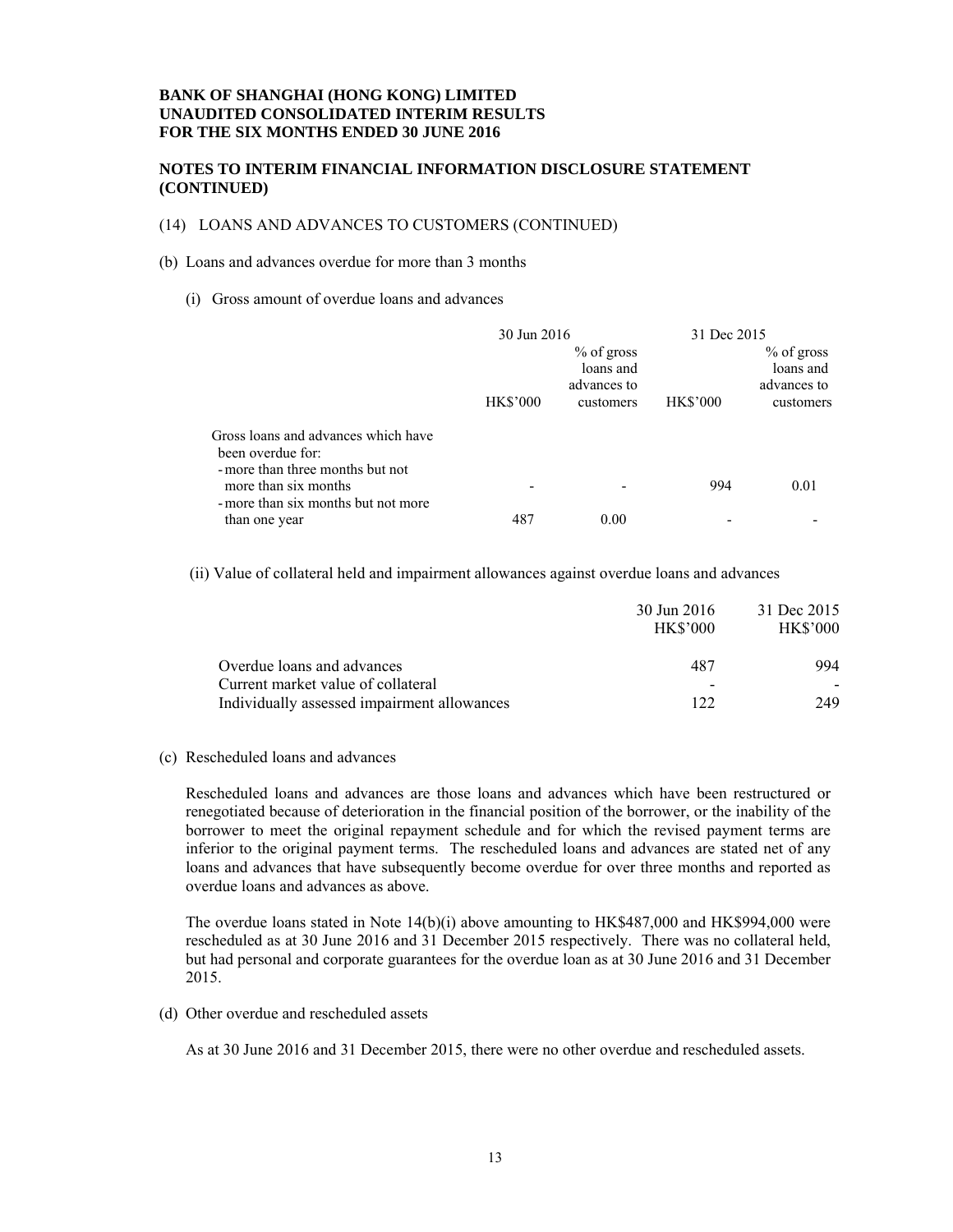#### **NOTES TO INTERIM FINANCIAL INFORMATION DISCLOSURE STATEMENT (CONTINUED)**

# (14) LOANS AND ADVANCES TO CUSTOMERS (CONTINUED)

#### (e) Loan impairment allowances against loans and advances to customers

|                                           | Individually<br>assessed<br><b>HK\$'000</b> | Collectively<br>assessed<br><b>HK\$'000</b> | Total<br><b>HK\$'000</b> |
|-------------------------------------------|---------------------------------------------|---------------------------------------------|--------------------------|
| At 1 January 2015                         |                                             | (8,161)                                     | (8,161)                  |
| Charges of impairment losses              | (249)                                       | (17,623)                                    | (17, 872)                |
| At 31 December 2015                       | (249)                                       | (25, 784)                                   | (26, 033)                |
| Write-back/(charges) of impairment losses | 127                                         | (6,008)                                     | (5,881)                  |
| At 30 June 2016                           | (122)                                       | (31,792)                                    | (31, 914)                |

#### (f) Gross loans and advances to customers by industry sector

|                                                                      | 30 Jun 2016          |                                                    | 31 Dec 2015        |                                                      |
|----------------------------------------------------------------------|----------------------|----------------------------------------------------|--------------------|------------------------------------------------------|
|                                                                      | <b>HK\$'000</b>      | % of gross<br>advances<br>covered by<br>collateral | <b>HK\$'000</b>    | $%$ of gross<br>advances<br>covered by<br>collateral |
| <b>Gross loans and advances</b><br>to customers for use in Hong Kong |                      |                                                    |                    |                                                      |
| Industrial, commercial and financial                                 |                      |                                                    |                    |                                                      |
| sectors                                                              |                      |                                                    |                    |                                                      |
| - property development                                               | 870,605              | 30.3                                               | 804,155            | 68.3                                                 |
| - property investment<br>- financial concerns                        | 44,523               | 100.0<br>30.1                                      | 22,788             | 100.0<br>8.4                                         |
| - wholesale and retail trade                                         | 1,033,753            | 8.7                                                | 466,293<br>463,338 | 36.1                                                 |
| - manufacturing                                                      | 548,429<br>1,166,467 | 0.8                                                | 881,504            | 6.1                                                  |
| - electricity and gas                                                | 33,700               | 100                                                | 126,700            | 100                                                  |
| - stockbrokers                                                       | 292,363              |                                                    | 275,243            |                                                      |
| - recreational activities                                            | 51,442               | 31.2                                               | 52,978             |                                                      |
| - transport and transport equipment                                  | 278,968              | 1.9                                                | 241,855            | 2.2                                                  |
| - others                                                             | 209,817              | 0.4                                                | 193,756            |                                                      |
|                                                                      | 4,530,067            | 16.2                                               | 3,528,610          | 27.3                                                 |
| <b>Individuals</b>                                                   | 114,600              | 1.5                                                | 240,600            | 0.7                                                  |
| Total gross loans and advances for                                   |                      |                                                    |                    |                                                      |
| use in Hong Kong                                                     | 4,644,667            | 15.8                                               | 3,769,210          | 25.6                                                 |
| <b>Trade finance</b>                                                 | 500,891              | 2.5                                                | 483,753            | 3.0                                                  |
| Gross loans and advances for use<br>outside Hong Kong                | 5,018,751            | 7.1                                                | 3,727,563          | 21.7                                                 |
| <b>Gross loans and advances</b>                                      |                      |                                                    |                    |                                                      |
| to customers                                                         | 10,164,309           | 10.9                                               | 7,980,526          | 22.4                                                 |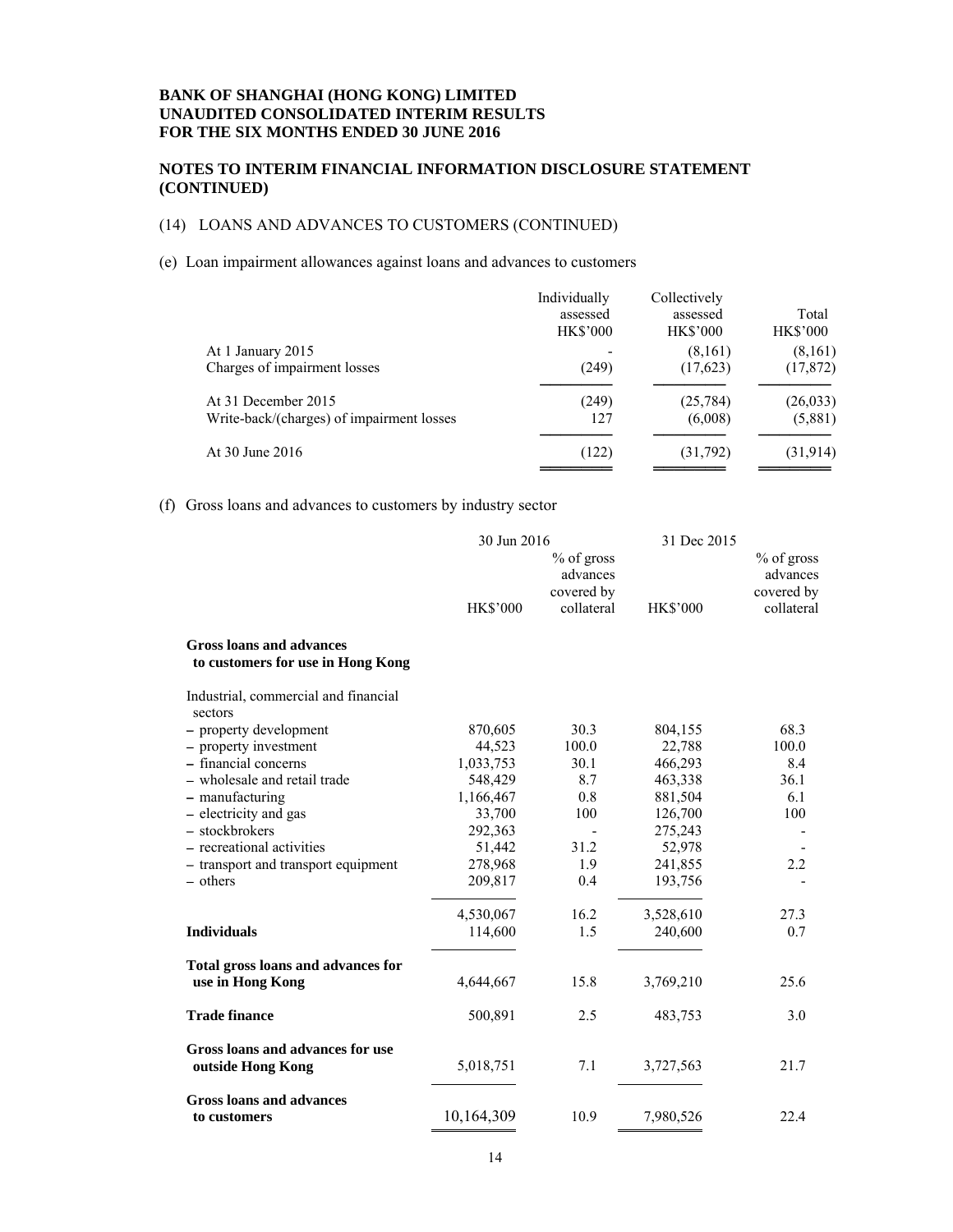#### **NOTES TO INTERIM FINANCIAL INFORMATION DISCLOSURE STATEMENT (CONTINUED)**

#### (14) LOANS AND ADVANCES TO CUSTOMERS (CONTINUED)

(g) Segmental analysis of loans and advances to customers by geographical area

Loans and advances to customers by geographical area are classified according to the location of the borrower after taking into account the transfer of risk. In general, risk transfer applies when a loan is guaranteed by a party located in an area that is different from that of the borrower.

|                     |                 | Individually    |                 |                 |                 |
|---------------------|-----------------|-----------------|-----------------|-----------------|-----------------|
|                     | Gross           | impaired        | Overdue         | Individually    | Collectively    |
|                     | loans and       | loans and       | loans and       | assessed        | assessed        |
|                     | advances        | advances        | advances        | allowances      | allowances      |
|                     | <b>HK\$'000</b> | <b>HK\$'000</b> | <b>HK\$'000</b> | <b>HK\$'000</b> | <b>HK\$'000</b> |
| At 30 June 2016     |                 |                 |                 |                 |                 |
| China               | 6,410,451       |                 |                 |                 | (18,280)        |
| Hong Kong           | 3,729,677       | 487             | 487             | (122)           | (13, 425)       |
| Singapore           | 24,181          |                 |                 |                 | (87)            |
|                     | 10,164,309      | 487             | 487             | (122)           | (31,792)        |
| At 31 December 2015 |                 |                 |                 |                 |                 |
| China               | 4,337,129       |                 |                 |                 | (12, 893)       |
| Hong Kong           | 3,643,397       | 994             | 994             | (249)           | (12, 891)       |
|                     | 7,980,526       | 994             | 994             | (249)           | (25, 784)       |
|                     |                 |                 |                 |                 |                 |

#### (15) AVAILABLE-FOR-SALE FIANCIAL ASSETS

|                              | 30 Jun 2016     | 31 Dec 2015     |
|------------------------------|-----------------|-----------------|
|                              | <b>HK\$'000</b> | <b>HK\$'000</b> |
| Exchange fund bills          | 99,956          | 99,917          |
| Debt securities              | 453,879         | 104,376         |
|                              | 553,835         | 204,293         |
| Issued by:                   |                 |                 |
| Sovereigns<br>$\blacksquare$ | 99,956          | 99,917          |
| <b>Banks</b>                 | 453,879         | 104,376         |
|                              | 553,835         | 204,293         |
| Analysed by listing status:  |                 |                 |
| - Listed                     | 235,507         | 104,376         |
| Unlisted                     | 318,328         | 99,917          |
|                              | 553,835         | 204,293         |
|                              |                 |                 |

There were no available-for-sale debt securities individually determined to be impaired as at 30 June 2016 and 31 December 2015.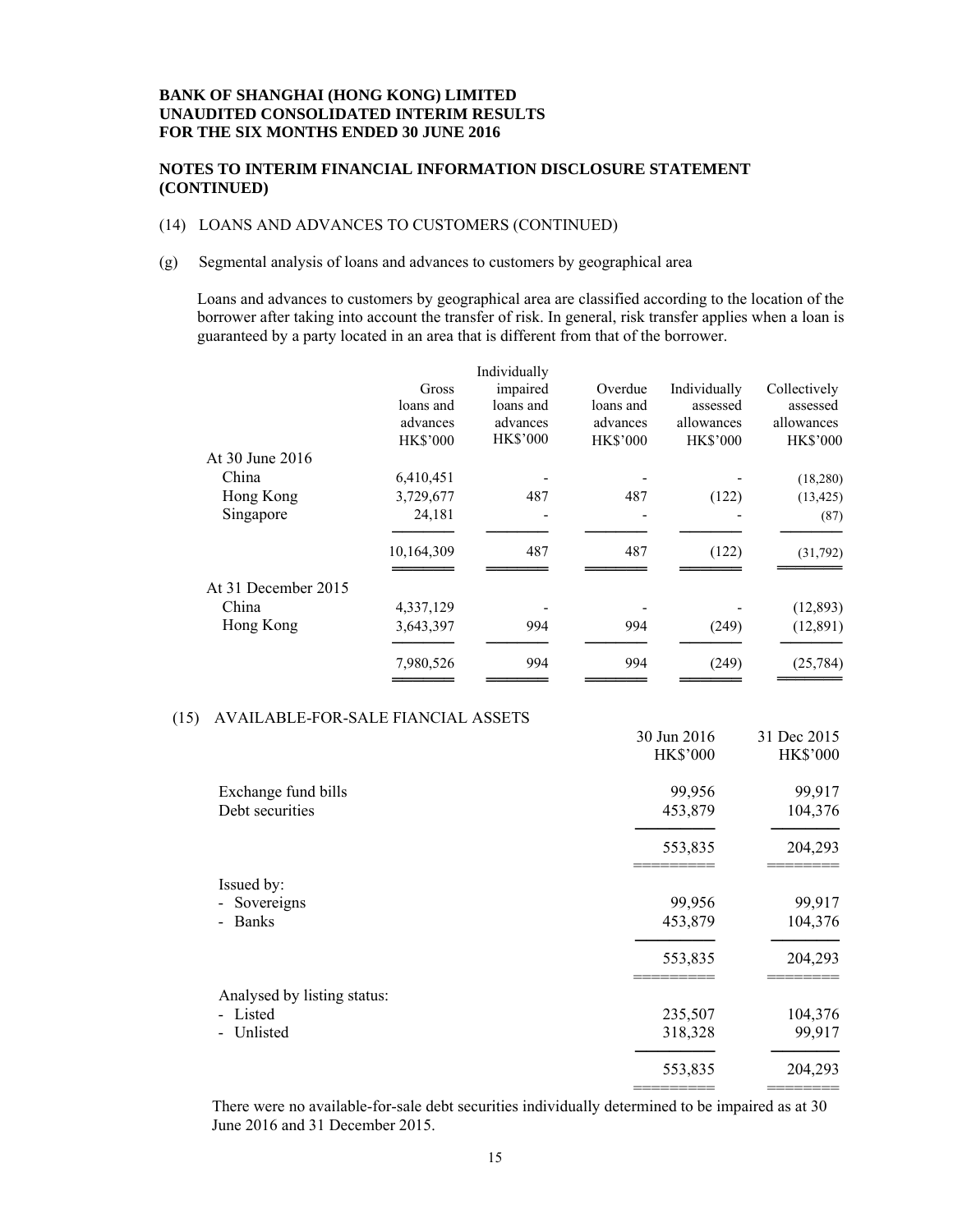# **NOTES TO INTERIM FINANCIAL INFORMATION DISCLOSURE STATEMENT (CONTINUED)**

# (16) PROPERTY AND EQUIPMENT

Details of movement of property and equipment are as follows:

|                                            | Leasehold<br>improvements<br><b>HK\$'000</b> | Furniture,<br>computer<br>and other<br>equipment<br><b>HK\$'000</b> | Motor<br>vehicles<br><b>HK\$'000</b> | Total<br><b>HK\$'000</b> |
|--------------------------------------------|----------------------------------------------|---------------------------------------------------------------------|--------------------------------------|--------------------------|
| Cost:                                      |                                              |                                                                     |                                      |                          |
| At 1 January 2015<br>Additions             | 9,316<br>14,478                              | 12,151<br>2,101                                                     | 1,007                                | 22,474<br>16,579         |
| At 31 December 2015                        | 23,794                                       | 14,252                                                              | 1,007                                | 39,053                   |
| At 1 January 2016<br>Additions             | 23,794<br>6,656                              | 14,252<br>3,011                                                     | 1,007                                | 39,053<br>9,667          |
| At 30 June 2016                            | 30,450                                       | 17,263                                                              | 1,007                                | 48,720                   |
| <b>Accumulated</b><br>depreciation:        |                                              |                                                                     |                                      |                          |
| At 1 January 2015<br>Charge for the year   | (4,109)<br>(4, 474)                          | (4,370)<br>(3,220)                                                  | (399)<br>(252)                       | (8, 878)<br>(7,946)      |
| At 31 December 2015                        | (8,583)                                      | (7,590)                                                             | (651)                                | (16, 824)                |
| At 1 January 2016<br>Charge for the period | (8,583)<br>(2,225)                           | (7,590)<br>(2,349)                                                  | (651)<br>(125)                       | (16, 824)<br>(4,699)     |
| At 30 June 2016                            | (10, 808)                                    | (9,939)                                                             | (776)                                | (21, 523)                |
| Net book value:                            |                                              |                                                                     |                                      |                          |
| At 30 June 2016                            | 19,642                                       | 7,324                                                               | 231                                  | 27,197                   |
| At 31 December 2015                        | 15,211                                       | 6,662                                                               | 356                                  | 22,229                   |
|                                            |                                              |                                                                     |                                      |                          |

The Group had leased equipment under finance lease expiring in 5 years. None of these leases contained contingent rentals.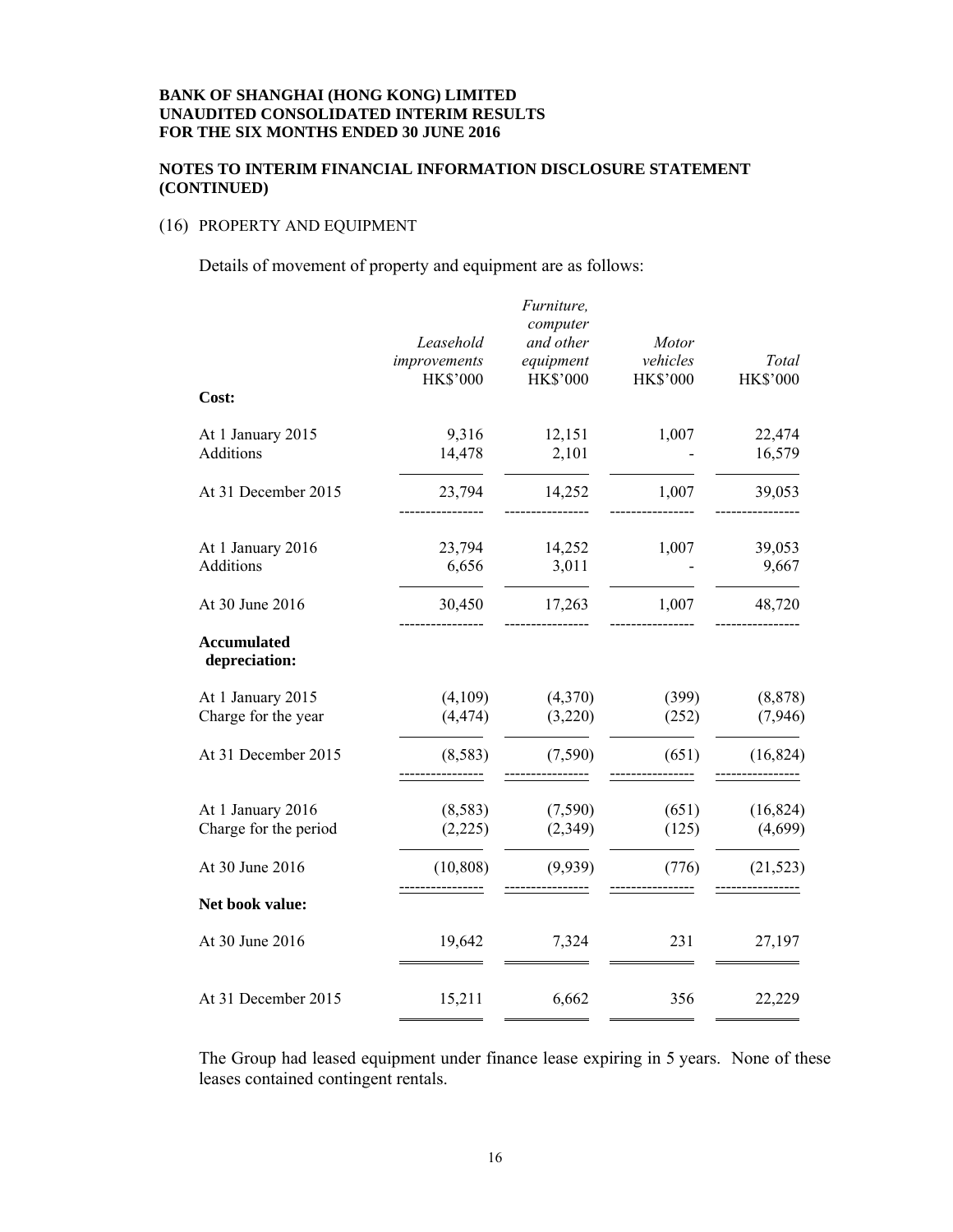## **NOTES TO INTERIM FINANCIAL INFORMATION DISCLOSURE STATEMENT (CONTINUED)**

## (17) OTHER ASSETS

|      |                                            | 30 Jun 2016<br><b>HK\$'000</b> | 31 Dec 2015<br><b>HK\$'000</b> |
|------|--------------------------------------------|--------------------------------|--------------------------------|
|      | Interest receivable                        | 80,144                         | 63,812                         |
|      | Fee receivable                             | 2,615                          | 20,261                         |
|      | Customer liability under acceptances       | 4,778                          | 4,823                          |
|      | Account receivable                         | 6,006                          | 7,170                          |
|      | Prepaid expenses                           | 2,009                          | 6,767                          |
|      | Others                                     | 8,660                          | 10,368                         |
|      |                                            | 104,212                        | 113,201                        |
| (18) | DEPOSITS FROM CUSTOMERS                    |                                |                                |
|      |                                            | 30 Jun 2016                    | 31 Dec 2015                    |
|      |                                            | HK\$'000                       | <b>HK\$'000</b>                |
|      | Deposits from customers                    |                                |                                |
|      | - time, call and notice deposits           | 8,656,679                      | 7,853,990                      |
|      |                                            | 8,656,679                      | 7,853,990                      |
| (19) | CERTIFICATES OF DEPOSIT ISSUED             |                                |                                |
|      |                                            | 30 Jun 2016                    | 31 Dec 2015                    |
|      |                                            | <b>HK\$'000</b>                | <b>HK\$'000</b>                |
|      | Certificates of deposit issued             |                                |                                |
|      | - measured at amortised cost               | 3,064,365                      | 3,114,197                      |
|      |                                            | 3,064,365                      | 3,114,197                      |
| (20) | <b>OTHER LIABILITIES</b>                   |                                |                                |
|      |                                            | 30 Jun 2016                    | 31 Dec 2015                    |
|      |                                            | HK\$'000                       | <b>HK\$'000</b>                |
|      | Interest payable                           | 52,119                         | 59,473                         |
|      | Account payable                            | 578                            | 664                            |
|      | Accrued expenses                           | 9,690                          | 4,539                          |
|      | Provision for short term employee benefits | 10,932                         | 17,784                         |
|      | Obligations under finance leases           | 48                             | 61                             |
|      | Acceptances outstanding                    | 4,777                          | 4,823                          |
|      | Others                                     | 28,413                         | 86,081                         |
|      |                                            | 106,557                        | 173,425                        |
|      |                                            |                                |                                |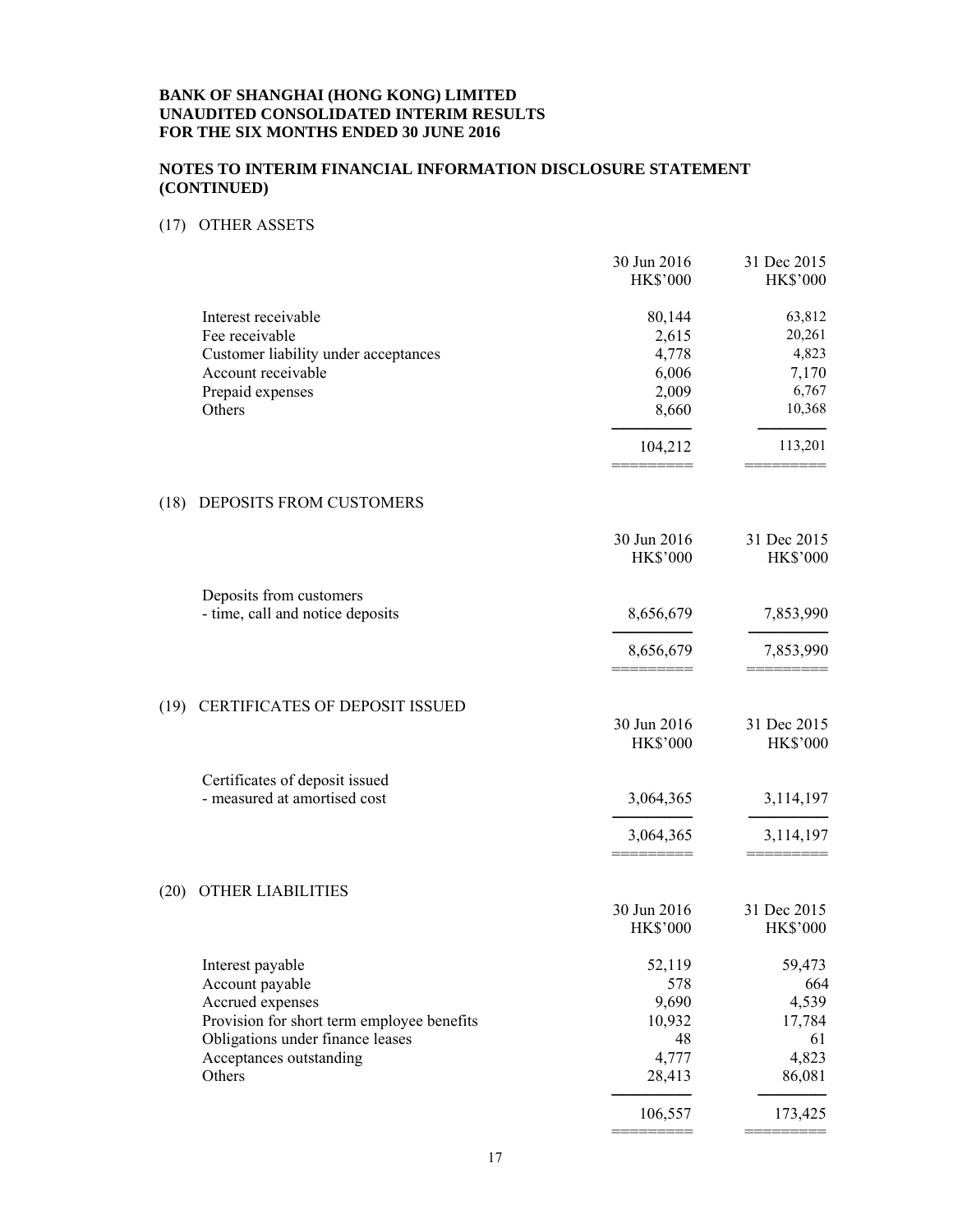#### **NOTES TO INTERIM FINANCIAL INFORMATION DISCLOSURE STATEMENT (CONTINUED)**

- (21) EQUITY
- (a) Share Capital

|                                            | 2016          |                 | 2015          |                 |
|--------------------------------------------|---------------|-----------------|---------------|-----------------|
|                                            | No. of shares |                 | No. of shares |                 |
|                                            | $000^{\circ}$ | <b>HK\$'000</b> | 000           | <b>HK\$'000</b> |
| Ordinary shares, issued and<br>fully paid: |               |                 |               |                 |
| At 1 January                               | 160,439       | 2,000,000       | 160,439       | 2,000,000       |
| Allotment of new shares                    | 40,000        | 400,000         |               |                 |
| At 30 June $2016 / 31$ December            |               |                 |               |                 |
| 2015                                       | 200,439       | 2,400,000       | 160,439       | 2,000,000       |
|                                            |               |                 |               |                 |

In June 2016, the Company issued 40,000,000 shares of HK\$10.00 each to its holding company at par.

- (b) Nature and purpose of reserves
- (i) Available-for-sale fair value reserve

This comprises the cumulative net change in the fair value of available-for-sale financial assets until the financial assets are derecognised and is dealt with in accordance with the accounting policies adopted for the measurement of the available-for-sale financial assets at fair value.

(ii) Retained profits

The Company is required to maintain minimum capital adequacy ratio set by the HKMA. The aforesaid minimum capital requirement may therefore potentially restrict the amount of retained profits available for distribution to shareholders.

(iii) Regulatory reserve

The regulatory reserve is maintained in accordance with Hong Kong Banking regulations. At 30 June 2016, a regulatory reserve of HK\$69,874,000 (2015: HK\$54,021,000) was maintained to satisfy the provisions of the Hong Kong Banking Ordinance for prudential supervision purposes. Movement in this reserve was made directly through retained profits and the HKMA was consulted. The regulatory reserve is non-distributable.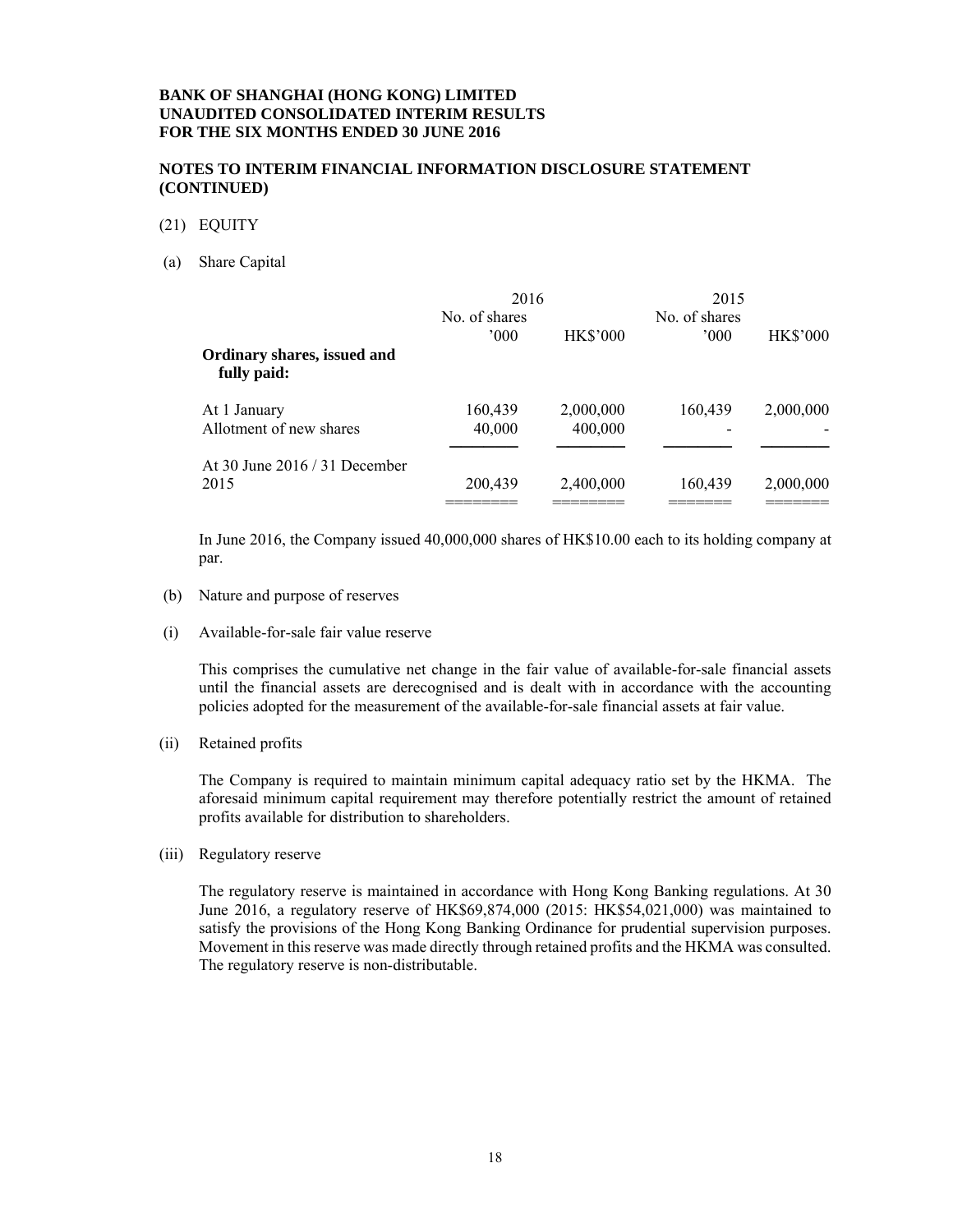#### **NOTES TO INTERIM FINANCIAL INFORMATION DISCLOSURE STATEMENT (CONTINUED)**

#### (22) DERIVATIVE FINANCIAL INSTRUMENTS

Derivatives entered into by the Group included foreign exchange forward and swap contracts. The Group used these derivatives in its own assets and liabilities management and also provided these products to customers as normal banking activities. For those transactions with customers, they were closely managed by entering into offsetting transactions with external parties to ensure the Group's net exposures were within acceptable level of risk. No significant proprietary trading positions were maintained by the Group at 30 June 2016 and 31 December 2015 respectively.

(a) Notional amounts of derivatives

Derivatives refer to financial contracts, the value of which depends on the value of one or more underlying assets or indices. The notional amount of such instrument indicates the volume of the transaction and does not represent the amount at risk.

|                                                | Qualifying<br>for hedge<br>accounting<br><b>HK\$'000</b> | Managed in<br>conjunction<br>with financial<br>instruments<br>designated at<br>fair value<br>through<br>profit or loss<br><b>HK\$'000</b> | Others,<br>including<br>held for<br>trading<br><b>HK\$'000</b> | Total<br><b>HK\$'000</b> |
|------------------------------------------------|----------------------------------------------------------|-------------------------------------------------------------------------------------------------------------------------------------------|----------------------------------------------------------------|--------------------------|
| At 30 June 2016                                |                                                          |                                                                                                                                           |                                                                |                          |
| Exchange rate contracts                        |                                                          |                                                                                                                                           |                                                                |                          |
| - Spot and forwards                            |                                                          |                                                                                                                                           | 726,036                                                        | 726,036                  |
| $-$ Swaps                                      |                                                          |                                                                                                                                           | 633,993                                                        | 633,993                  |
|                                                |                                                          |                                                                                                                                           |                                                                |                          |
|                                                |                                                          |                                                                                                                                           | 1,360,029                                                      | 1,360,029                |
|                                                |                                                          |                                                                                                                                           |                                                                |                          |
| At 31 December 2015<br>Exchange rate contracts |                                                          |                                                                                                                                           |                                                                |                          |
| $-$ Forwards                                   |                                                          |                                                                                                                                           | 659,962                                                        | 659,962                  |
| $-$ Swaps                                      |                                                          |                                                                                                                                           | 221,031                                                        | 221,031                  |
|                                                |                                                          |                                                                                                                                           |                                                                |                          |
|                                                |                                                          |                                                                                                                                           | 880,993                                                        | 880,993                  |
|                                                |                                                          |                                                                                                                                           |                                                                |                          |

All these derivatives had residual maturity of one year or less.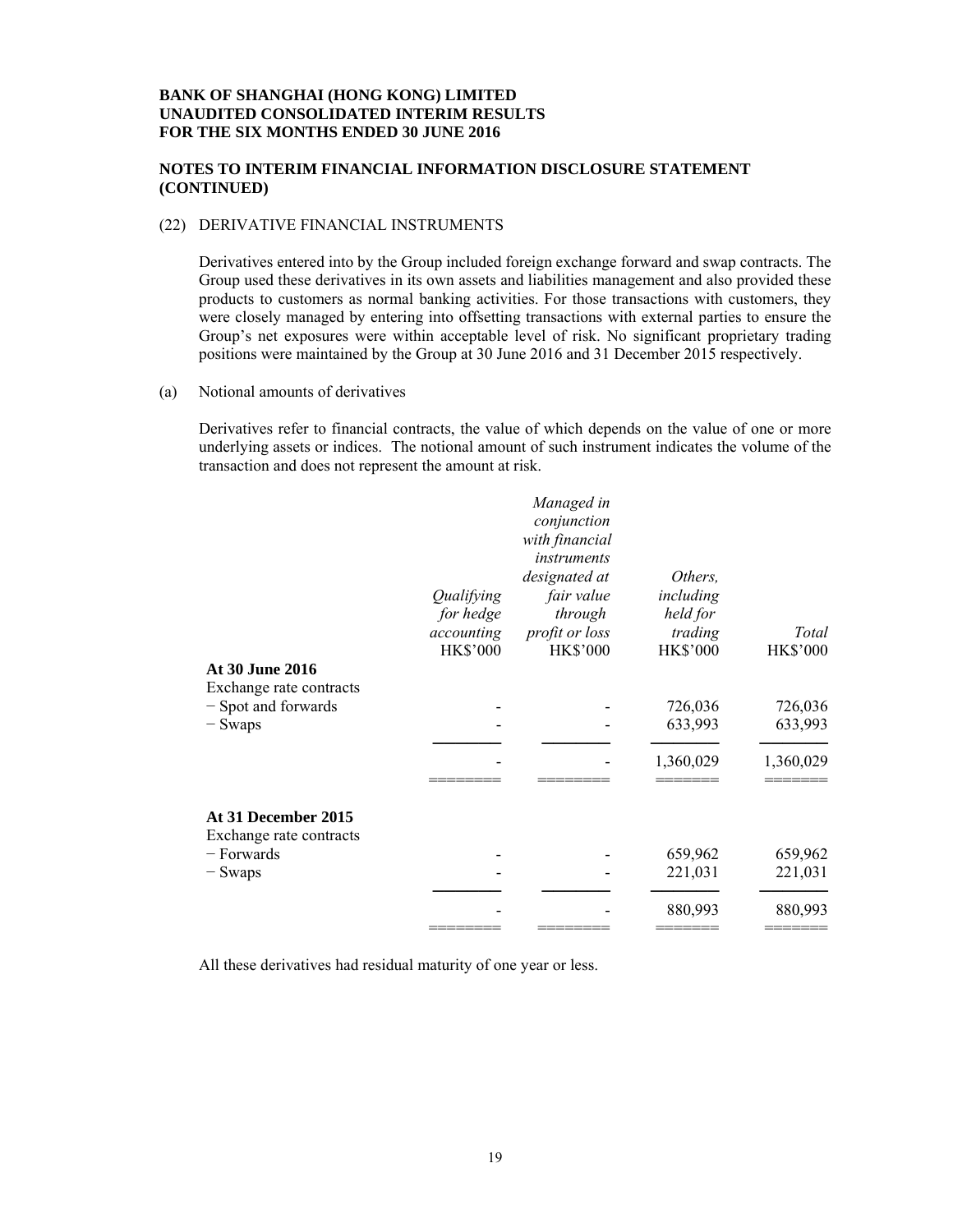#### **NOTES TO INTERIM FINANCIAL INFORMATION DISCLOSURE STATEMENT (CONTINUED)**

#### (22) DERIVATIVE FINANCIAL INSTRUMENTS (CONTINUED)

#### (b) Fair values and credit risk-weighted amounts of derivatives

Credit risk-weighted amount refers to the amount as computed in accordance with the Banking (Capital) Rules (the "Capital Rules") and based on the status and the credit standing of the counterparty and the residual maturity of the transaction.

|                         | Derivative      | Derivative      | Credit          |
|-------------------------|-----------------|-----------------|-----------------|
|                         | financial       | financial       | risk-weighted   |
|                         | assets          | liabilities     | amount          |
|                         | <b>HK\$'000</b> | <b>HK\$'000</b> | <b>HK\$'000</b> |
| At 30 June 2016         |                 |                 |                 |
| Exchange rate contracts |                 |                 |                 |
| - Spot and forwards     | 4,324           | 4,387           | 2,317           |
| - Swaps                 | 1,624           | 3,480           | 2,551           |
|                         | 5,948           | 7,867           | 4,868           |
| At 31 December 2015     |                 |                 |                 |
| Exchange rate contracts |                 |                 |                 |
| – Forwards              | 9,649           | 9,510           | 8,124           |
| $-$ Swaps               | 41              | 4               | 16              |
|                         | 9,690           | 9,514           | 8,140           |
|                         |                 |                 |                 |

Derivative financial instruments are presented in net when there is a legally enforceable right to set off the recognised amounts, and there is an intention to settle them on a net basis or realise the asset and settle the liability simultaneously. As at 30 June 2016, no derivative financial instruments fulfilled the above criteria, and therefore no derivative financial instruments were offset in the statement of financial position (2015: Nil).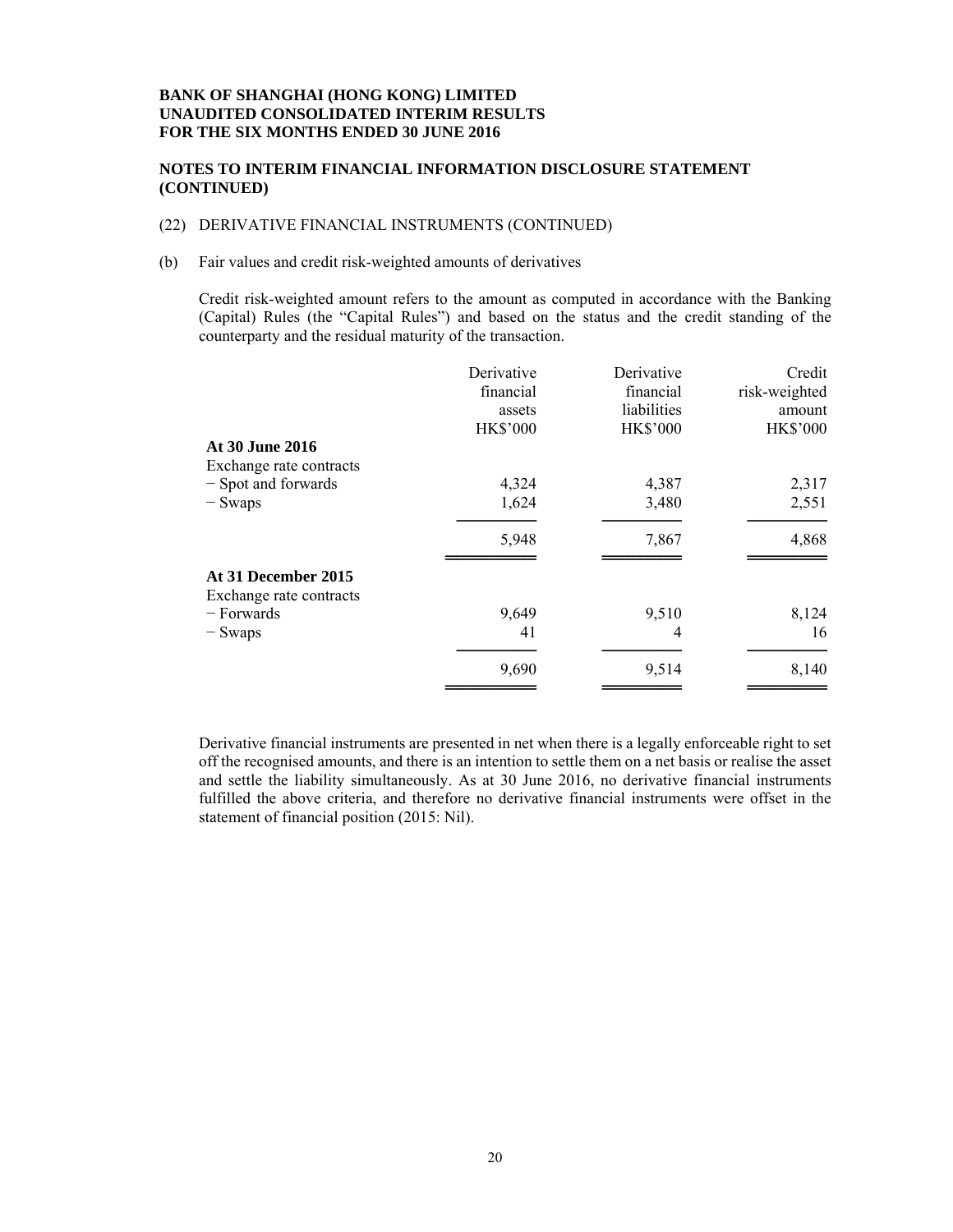#### **NOTES TO INTERIM FINANCIAL INFORMATION DISCLOSURE STATEMENT (CONTINUED)**

# (23) NOTES TO CONSOLIDATED STATEMENT OF CASH FLOWS

#### (a) Reconciliation of profit before taxation to net cash outflow from the operating activities

|                                                        | 6 months ended  | 6 months ended  |
|--------------------------------------------------------|-----------------|-----------------|
|                                                        | 30 Jun 2016     | 30 Jun 2015     |
|                                                        | <b>HK\$'000</b> | <b>HK\$'000</b> |
| Profit before taxation                                 | 77,736          | 92,036          |
| Adjustments for:                                       |                 |                 |
| Interest income                                        | (212, 296)      | (175,702)       |
| Interest expense                                       | 86,937          | 79,661          |
| Depreciation of property and equipment                 | 4,699           | 3,944           |
| Amortisation of intangible assets                      | 1,612           | 1,032           |
| Impairment charges                                     | 5,881           | 6,176           |
| Interest received                                      | 192,215         | 187,411         |
| Interest paid                                          | (94,292)        | (90, 034)       |
| Operating profit before changes in working capital     | 62,492          | 104,524         |
| Change in placements with and advances to banks with   |                 |                 |
| original maturity beyond three months                  | 276,919         | 965,602         |
| Change in gross loans and advances to customers        | (2,183,783)     | (1,851,472)     |
| Change in other assets                                 | 25,038          | (7, 492)        |
| Change in deposits from banks                          | 1,071,743       | (771, 224)      |
| Change in deposits from customers                      | 802,690         | 2,676,603       |
| Change in certificates of deposit issued               | (52,904)        | 1,677,435       |
| Change in other liabilities                            | (59, 467)       | (981)           |
| Elimination of exchange differences and other non-cash |                 |                 |
| items                                                  | 9,611           | (3,508)         |
| Cash generated (used in)/from operating activities     | (47,661)        | 2,789,487       |
| Hong Kong profits tax paid                             |                 |                 |
| Withholding tax in the People's Republic of China paid | (242)           | (6,380)         |
| Net cash (outflow)/inflow from operating activities    | (47,903)        | 2,783,107       |

═══════ ═══════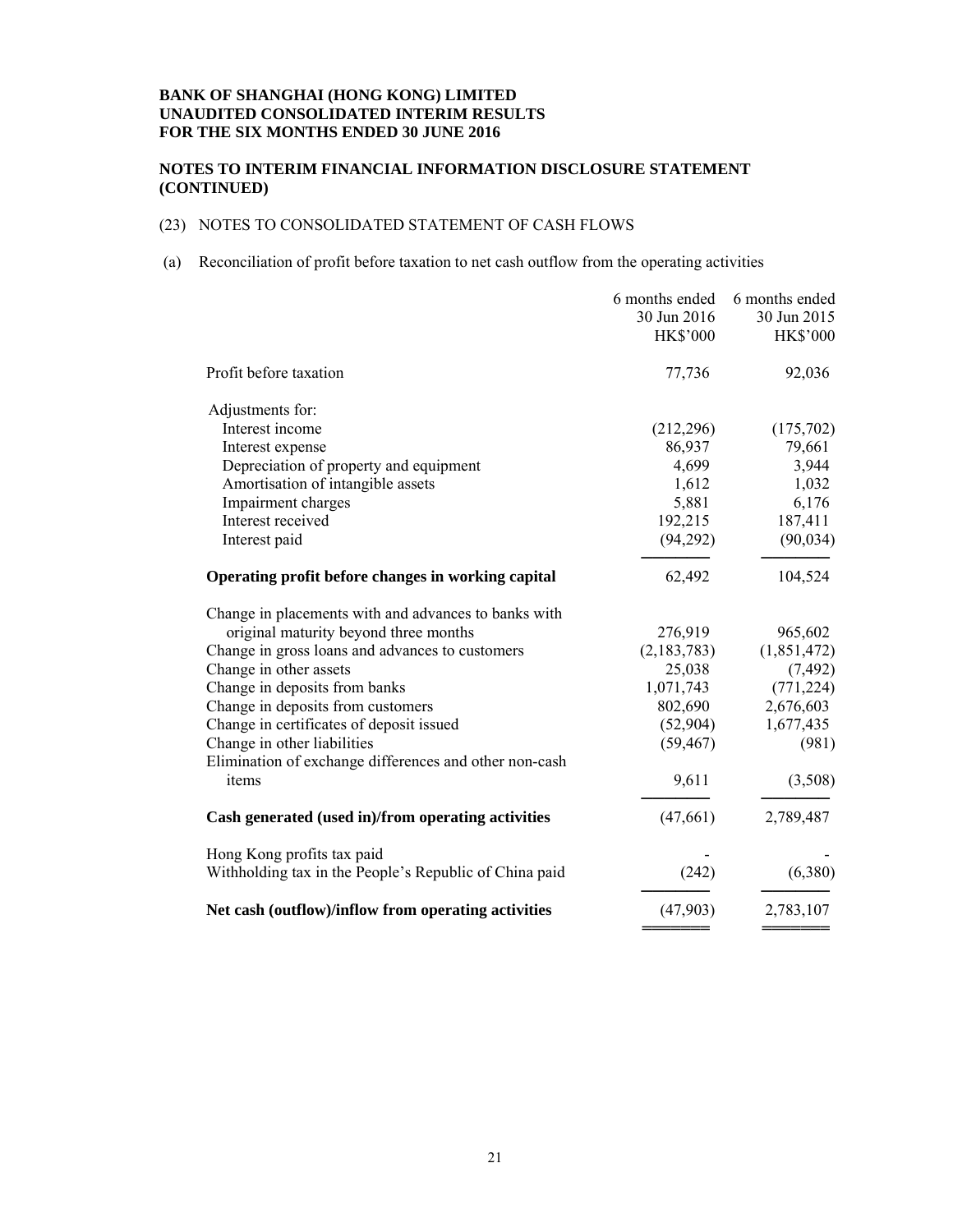#### **NOTES TO INTERIM FINANCIAL INFORMATION DISCLOSURE STATEMENT (CONTINUED)**

# (23) NOTES TO CONSOLIDATED STATEMENT OF CASH FLOWS (CONTINUED)

#### (b) Cash and cash equivalents in the consolidated statement of cash flows

|                                                                                                            | 30 Jun 2016<br><b>HK\$'000</b> | 30 Jun 2015<br><b>HK\$'000</b> |
|------------------------------------------------------------------------------------------------------------|--------------------------------|--------------------------------|
| Cash and balances with banks and central bank<br>Placements with banks with original maturity within three | 803,026                        | 33,030                         |
| months                                                                                                     | 4,476,909                      | 5,546,207                      |
|                                                                                                            | 5,279,935                      | 5,579,237                      |

══════════════════════════════════

════════════<br>═══════════════

#### (c) Reconciliation with the consolidated statement of financial position

|                                                                                              | 30 Jun 2016<br><b>HK\$'000</b> | 30 Jun 2015<br><b>HK\$'000</b> |
|----------------------------------------------------------------------------------------------|--------------------------------|--------------------------------|
| Cash and balances with banks and central bank                                                |                                |                                |
| Placements with and advances to banks                                                        | 803,026<br>6,059,168           | 33,030<br>7,009,321            |
|                                                                                              |                                |                                |
| Amounts shown in the consolidated statement of financial<br>position                         | 6,862,194                      | 7,042,351                      |
| Less: Placements with and advances to banks with an<br>original maturity beyond three months | 1,582,259                      | 1,463,114                      |
|                                                                                              | 5,279,935                      | 5,579,237                      |

#### (24) CONTINGENT LIABILITIES AND COMMITMENTS

|                                            | 30 Jun 2016     | 31 Dec 2015     |
|--------------------------------------------|-----------------|-----------------|
|                                            | <b>HK\$'000</b> | <b>HK\$'000</b> |
| Contract amounts                           |                 |                 |
| $-$ Direct credit substitutes              | 140,787         | 90,990          |
| - Transaction-related contingencies        | 336             | 1,478           |
| - Trade-related contingencies              | 29,413          | 170,845         |
| $\sim$ Other commitments:                  |                 |                 |
| - which are unconditionally cancellable    | 1,492,471       | 1,260,536       |
| - with an original maturity under one year |                 | 463,691         |
| - with an original maturity over one year  | 342,821         | 262,944         |
|                                            | 2,005,828       | 2,250,484       |
|                                            |                 |                 |
| Credit risk weighted amount                | 174,357         | 255,591         |
|                                            |                 |                 |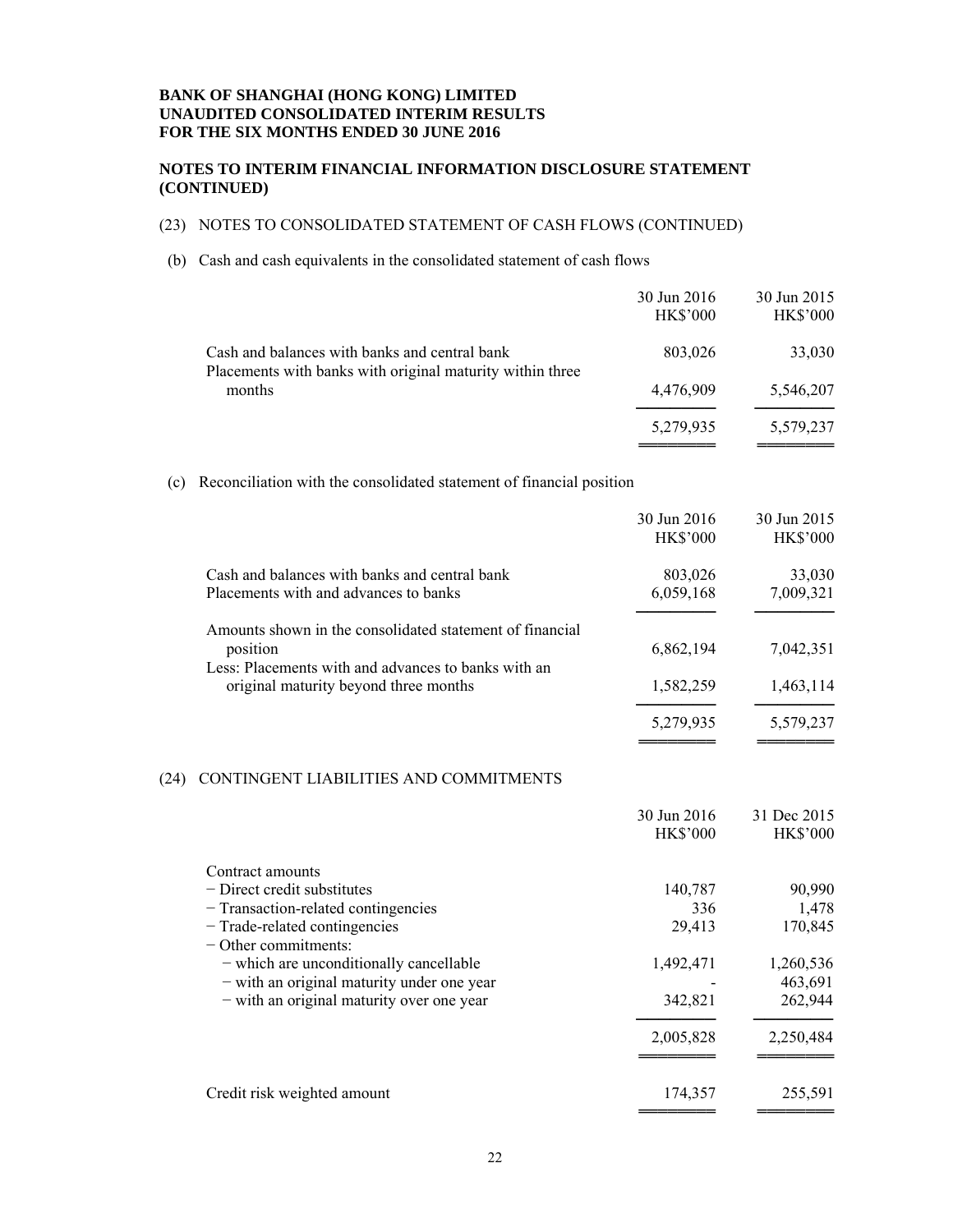#### **NOTES TO INTERIM FINANCIAL INFORMATION DISCLOSURE STATEMENT (CONTINUED)**

#### (25) FAIR VALUE OF FINANCIAL INSTRUMENT

(a) Financial assets and liabilities measured at fair value

Fair value estimates are generally subjective in nature, and are made as of a specific point in time based on the characteristics of the financial instruments and relevant market information. The Group measures fair value using the following fair value hierarchy that reflects the significance of the inputs used in making the measurements:

Level 1: fair value measured using quoted market prices (unadjusted) in active markets for identical assets and liabilities.

Level 2: fair value measured using valuation techniques based on observable inputs, either directly or indirectly. This category includes quoted prices in active markets for similar financial instruments, or quoted prices for identical or similar instruments in markets that are considered less than active, or other valuation techniques where all significant inputs are directly or indirectly observable from market data.

Level 3: fair value measured using significant unobservable inputs. This category includes inputs to valuation techniques not based on observable data and the unobservable inputs have a significant effect on the instrument's valuation. This category includes instruments that are valued based on quoted prices for similar instruments where significant unobservable adjustments or assumptions are required to reflect difference between the instruments.

Where available, the most suitable measure for fair value is the quoted market price. In the absence of organised secondary markets for most of the unlisted securities and over-the-counter derivatives, direct market prices of these financial instruments may not be available. The fair values of such instruments are therefore calculated based on established valuation techniques using current market parameters or market prices provided by counterparties.

The fair value of forward foreign exchange contracts is determined using forward exchange market rates at the reporting date. For other derivative financial instruments, the Group uses estimated discounted cash flows to determine their fair value and the discount rate used is a discount rate at the end of reporting period applicable for an instrument with similar terms and conditions.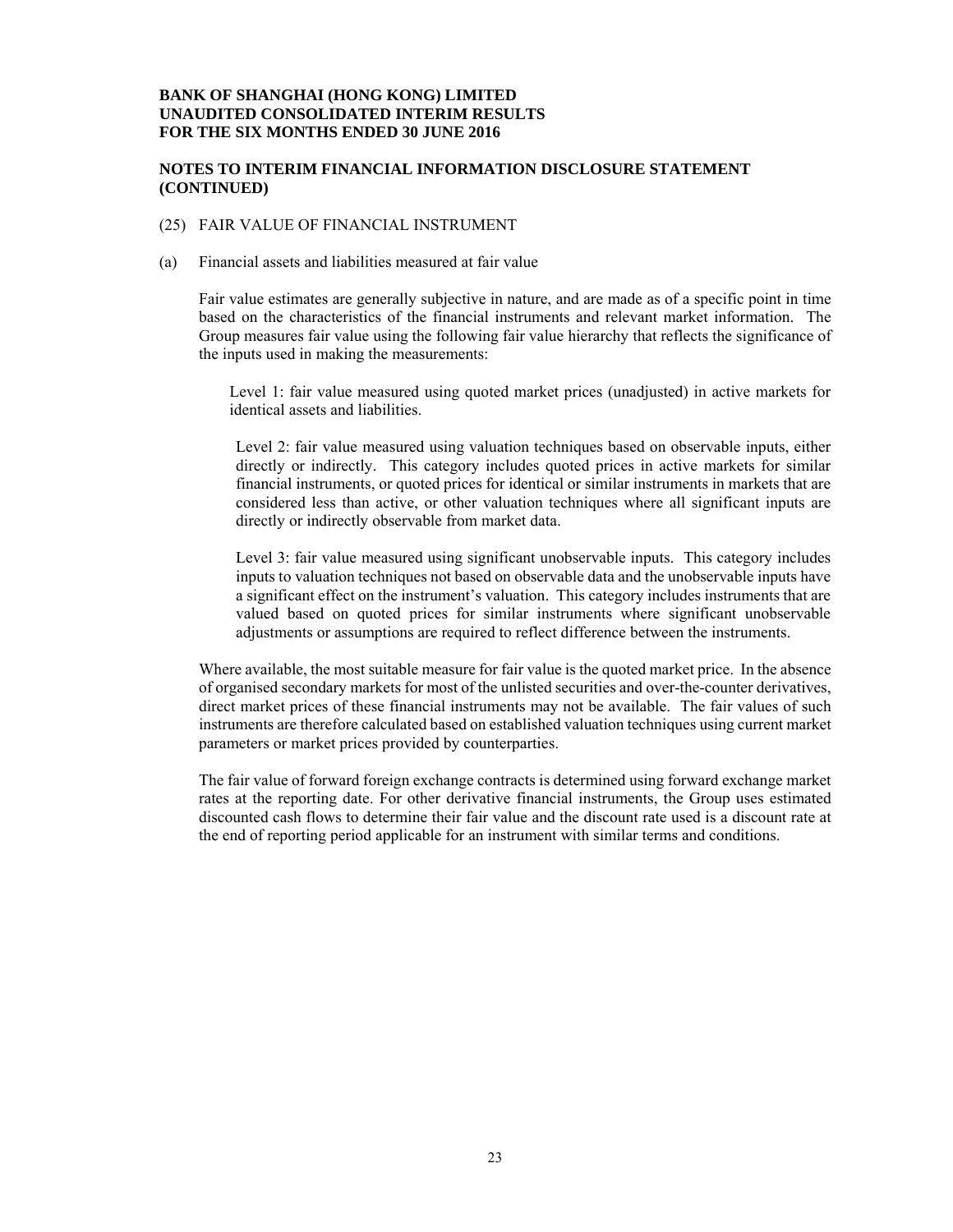#### **NOTES TO INTERIM FINANCIAL INFORMATION DISCLOSURE STATEMENT (CONTINUED)**

#### (25) FAIR VALUE OF FINANCIAL INSTRUMENT (CONTINUED)

(a) Financial assets and liabilities measured at fair value (continued)

The table below analyses financial instruments, measured at fair value as at 30 June 2016 and 31 December 2015, by the level in the fair value hierarchy into which the fair value treatment is categorised

# **At 30 June 2016**  Level 1 Level 2 Level 3 Total HK\$'000 HK\$'000 HK\$'000 HK\$'000 **Recurring fair value measurements Assets**  Derivative financial assets  $5,948$  - 5,948 Available-for-sale financial assets 335,463 218,372 - 553,835 ======== ======== ======= ======= **Liabilities**  Derivative financial  $\frac{1}{10}$  liabilities  $\frac{7}{867}$   $\frac{7}{867}$   $\frac{7}{867}$ ======== ======== ======= ======= **At 31 December 2015 (restated)**  Level 1 Level 2 Level 3 Total HK\$'000 HK\$'000 HK\$'000 HK\$'000 **Recurring fair value measurements Assets**  Derivative financial assets  $9,690$  - 9,690 Available-for-sale financial assets 204,293 - 204,293 - 204,293 ======== ======== ======= ======= **Liabilities**  Derivative financial  $\frac{1}{10}$   $\frac{1}{10}$   $\frac{1}{10}$   $\frac{1}{10}$   $\frac{1}{10}$   $\frac{1}{10}$   $\frac{1}{10}$   $\frac{1}{10}$   $\frac{1}{10}$   $\frac{1}{10}$   $\frac{1}{10}$   $\frac{1}{10}$   $\frac{1}{10}$   $\frac{1}{10}$   $\frac{1}{10}$   $\frac{1}{10}$   $\frac{1}{10}$   $\frac{1}{10}$   $\frac{1}{10}$   $\frac{1}{10}$  ======== ======== ======= =======

During the six months ended 30 June 2016 and the year of 2015, there were no transfers of financial instruments between Level 1 and Level 2. The Group's policy is to recognise transfers between levels of fair value hierarchy as at the end of the reporting period in which they occur.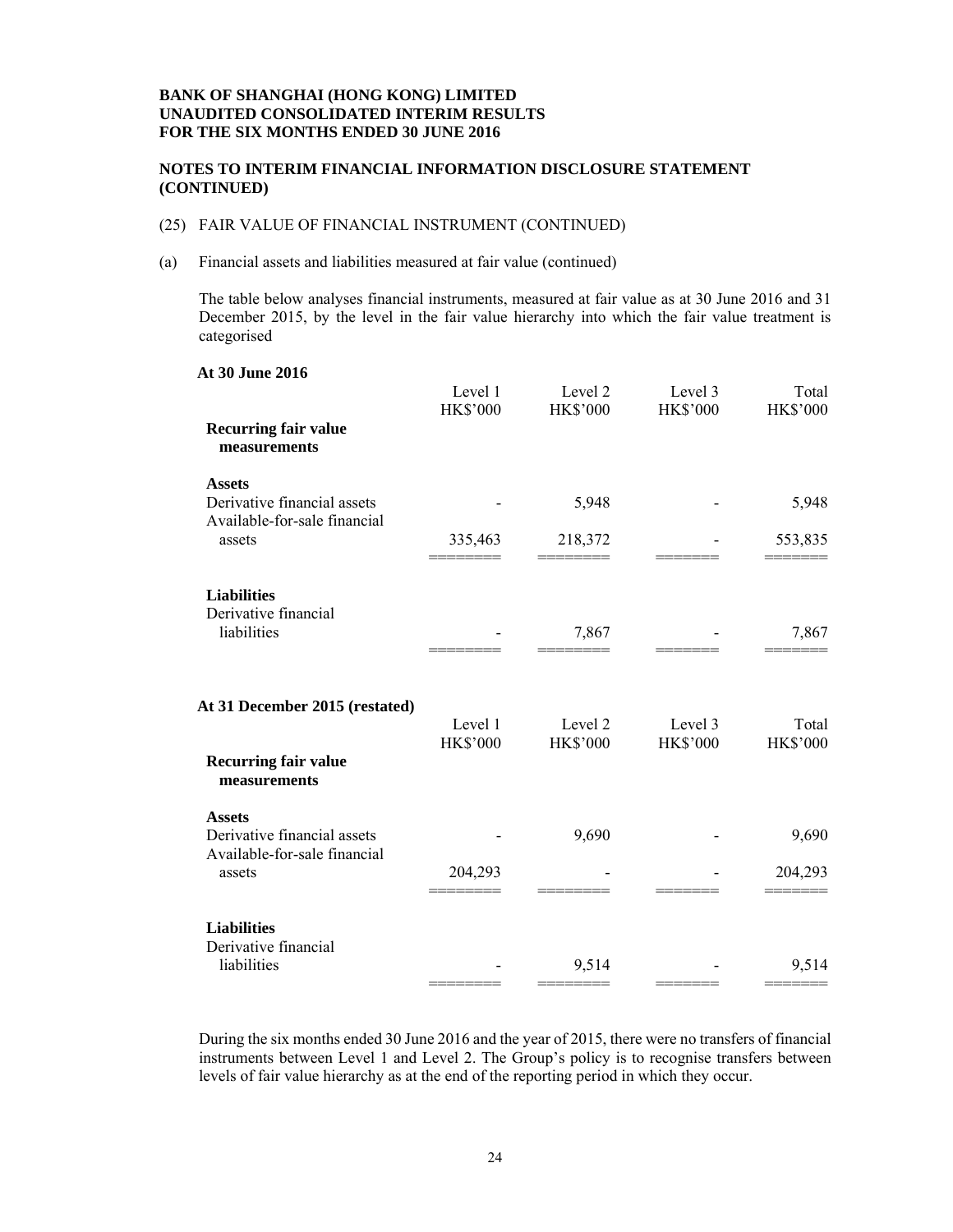#### **NOTES TO INTERIM FINANCIAL INFORMATION DISCLOSURE STATEMENT (CONTINUED)**

# (25) FAIR VALUE OF FINANCIAL INSTRUMENT (CONTINUED)

# (a) Financial assets and liabilities measured at fair value (continued)

*Valuation of financial instruments with significant unobservable inputs* 

The following table shows a reconciliation from the beginning balance to the ending balance for fair value measurements in Level 3 of the fair value hierarchy:

|                                                                                                                                         | Derivative financial assets |                 |
|-----------------------------------------------------------------------------------------------------------------------------------------|-----------------------------|-----------------|
|                                                                                                                                         | 2016                        | 2015            |
|                                                                                                                                         | <b>HK\$'000</b>             | <b>HK\$'000</b> |
| At 1 January                                                                                                                            |                             | 254             |
| Purchases/initiation                                                                                                                    |                             |                 |
| <b>Sales</b>                                                                                                                            |                             |                 |
| Settlements                                                                                                                             |                             |                 |
| Transfer in                                                                                                                             |                             |                 |
| Transfer out                                                                                                                            |                             |                 |
| Changes in fair value recognised in the profit or loss:                                                                                 |                             |                 |
| - Net trading loss                                                                                                                      |                             | (254)           |
| At 30 June 2016 / 31 December 2015                                                                                                      |                             |                 |
| Total gains or losses for the year included in the profit or<br>loss for assets held at the end of the reporting period<br>recorded in: |                             |                 |
| Net trading loss                                                                                                                        |                             | (254)           |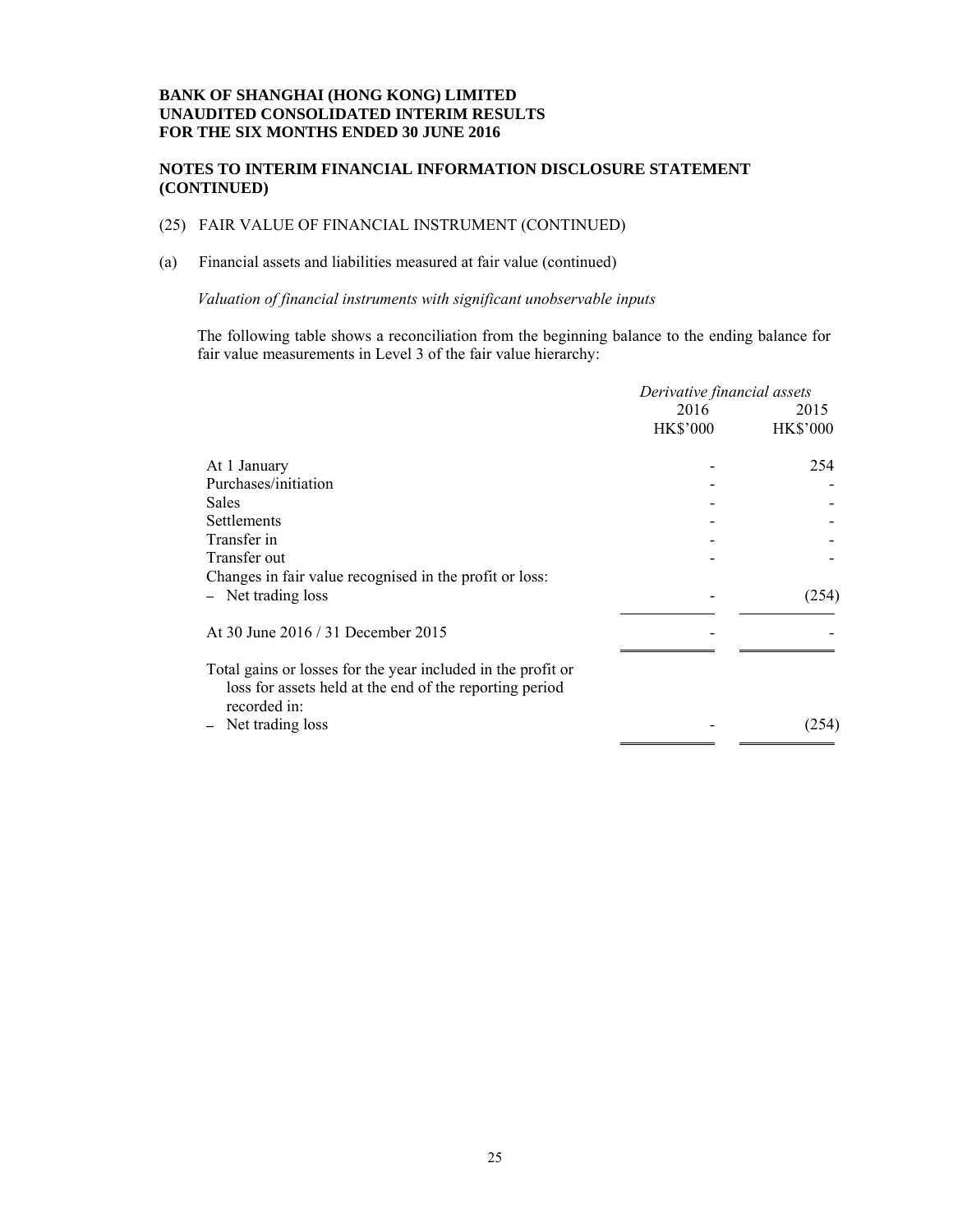#### **NOTES TO INTERIM FINANCIAL INFORMATION DISCLOSURE STATEMENT (CONTINUED)**

#### (25) FAIR VALUE OF FINANCIAL INSTRUMENT (CONTINUED)

(b) Financial assets and liabilities not measured at fair value

Financial assets and liabilities that were presented not at their fair value on the consolidated statement of financial position mainly represented cash and balances with banks, placements with and advances to banks, and loans and advances to customers. These financial assets were measured at amortised cost less impairment. Financial liabilities not presented at their fair value on the consolidated statement of financial position mainly represented deposits from banks, deposits from customers and certificates of deposit issued. These financial liabilities were measured at amortised cost.

The Group assessed that the differences between the fair values and the carrying amounts of those financial assets and liabilities not presented in the Group's consolidated statement of financial position at their fair values were insignificant as most of the Group's financial assets and liabilities were either short-term or priced at floating rates.

(c) Transfers of financial assets

The Group enters into transactions in the normal course of business which transfers recognised financial assets directly to third party. During the period ended 30 June 2016, all these transfers resulted in full derecognition of the financial assets concerned as the Group transferred its contractual right to receive cash flows from these financial assets, or retained the rights but assumed an obligation to pass on the cash flows from these financial assets, and transferred substantially all the risks and rewards of ownership. The risks included credit, interest rate, currency, prepayment and other price risks.

As at 30 June 2016 and 31 December 2015, there were no outstanding transferred financial assets in which the Group had a continuing involvement.

#### (26) RESTATEMENT OF PRIOR PERIODS

Certain comparative figures have been restated to conform with the current period's presentation.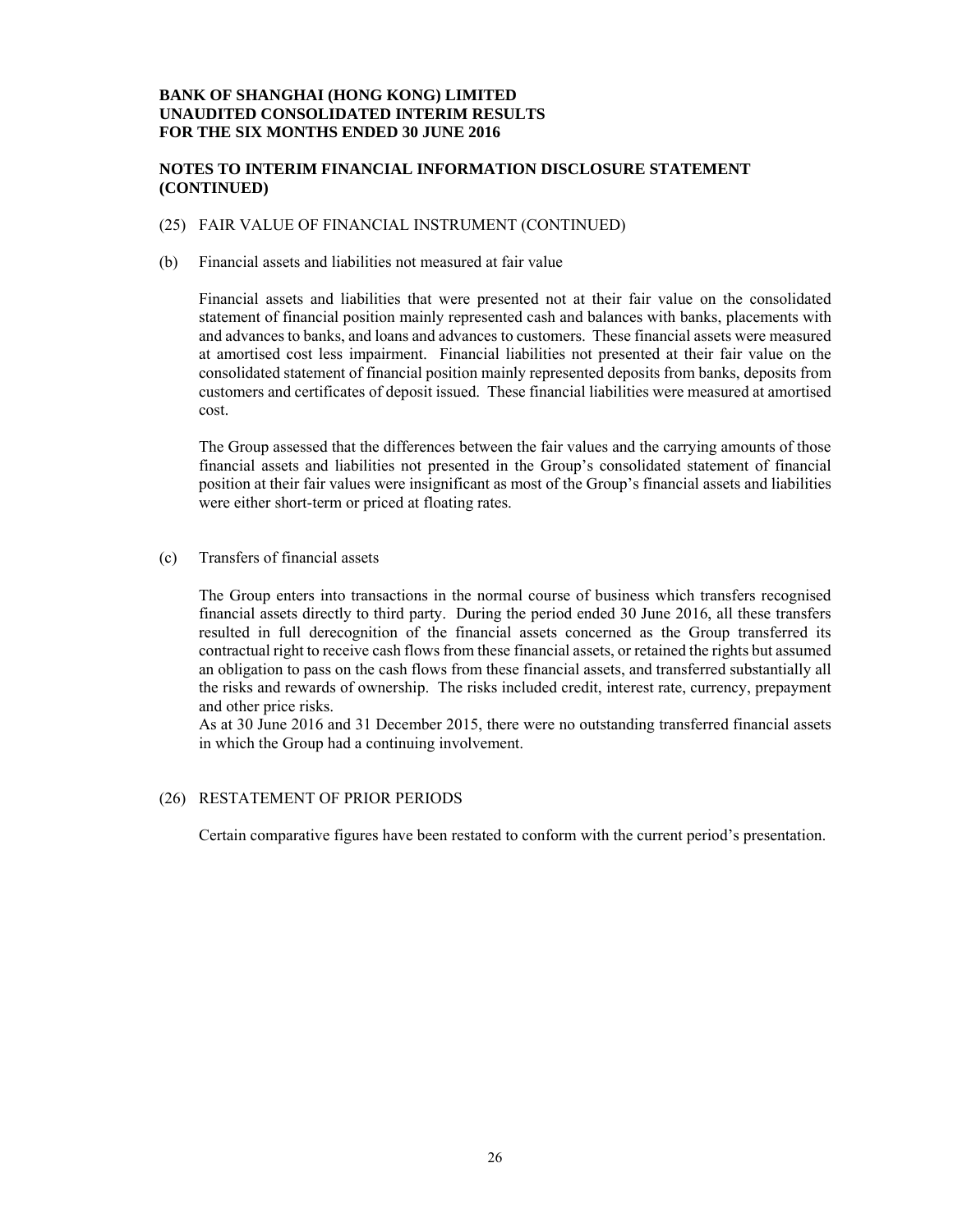#### **SUPPLEMENTARY FINANCIAL INFORMATION**

#### (1) CAPITAL ADEQUACY RATIO AND CAPITAL MANAGEMENT

#### (a) Capital ratio

The capital ratios as of 30 June 2016 and 31 December 2015 were as follows:

|                                             | 30 Jun 2016 | 31 Dec 2015 |
|---------------------------------------------|-------------|-------------|
| Common Equity Tier 1 ("CET1") capital ratio | 20.0%       | $19.4\%$    |
| Tier 1 capital ratio                        | $20.0\%$    | $19.4\%$    |
| Total capital ratio                         | 20.8%       | $20.1\%$    |

The capital ratios of the Group were computed on the basis as required by the HKMA. For accounting purpose, the consolidated financial statements would include the Company and the subsidiary, BOSC International Company Limited. However, under the regulatory guideline, this subsidiary is not required to be consolidated for regulatory purpose. Details of the subsidiary not being consolidated for regulatory purpose are as follows:

|                           |                           | As at 30 Jun 2016 |                     |  |
|---------------------------|---------------------------|-------------------|---------------------|--|
| Name of company           | Principal activities      | Total assets      | <b>Total equity</b> |  |
|                           |                           | <b>HK\$'000</b>   | <b>HK\$'000</b>     |  |
| <b>BOSC</b> International | Corporate finance/        | 101,717           | 80,111              |  |
| Company Limited           | Stock brokerage services/ |                   |                     |  |
|                           | <b>Assets Management</b>  |                   |                     |  |

In calculating the risk-weighted amount, the Group adopted the Standardised (Credit Risk) Approach for credit risk and the Standardised (Market Risk) Approach for market risk. For operational risk, the capital requirement was determined by using the Basic Indicator Approach.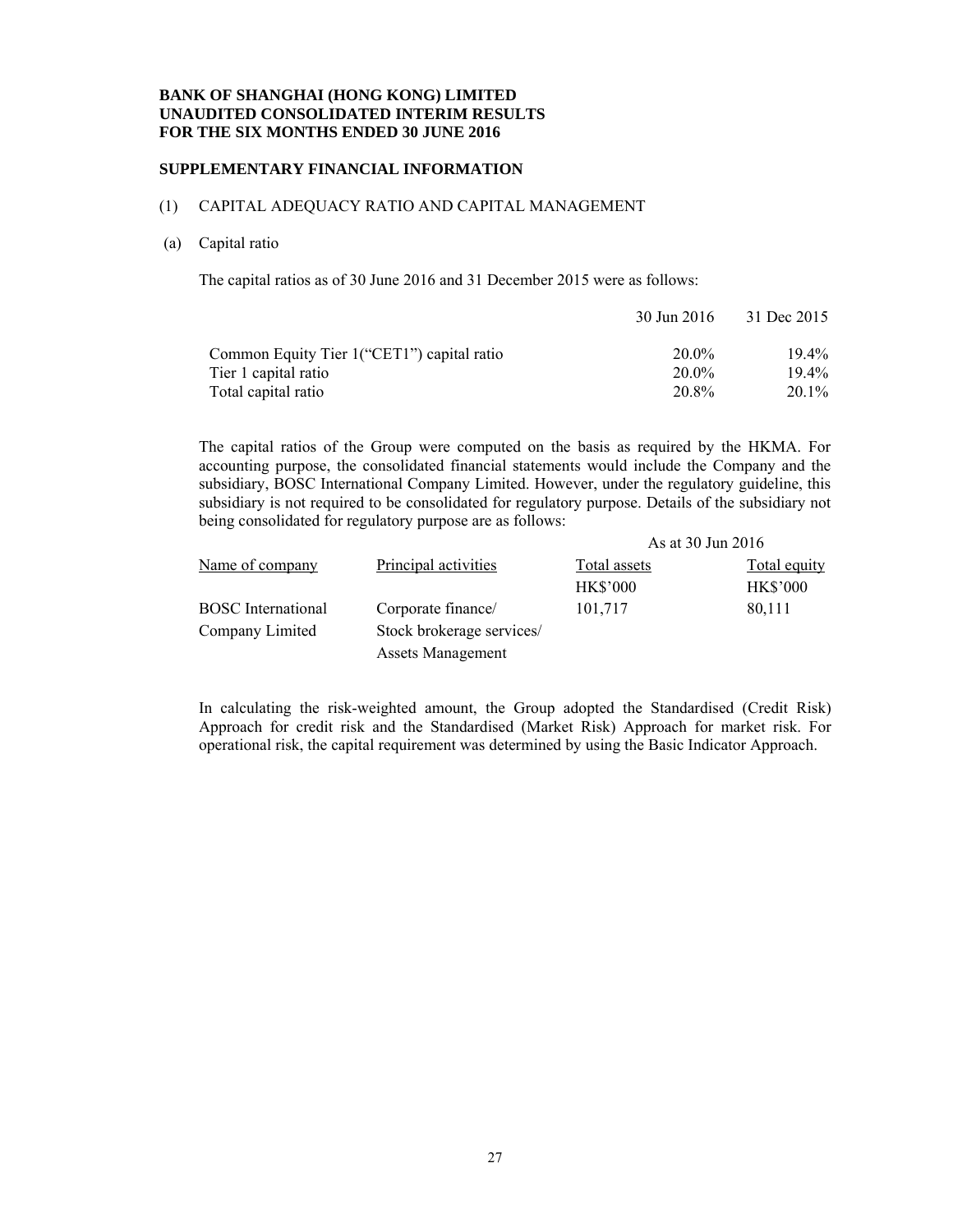#### **SUPPLEMENTARY FINANCIAL INFORMATION (CONTINUED)**

## (1) CAPITAL ADEQUACY RATIO AND CAPITAL MANAGEMENT (CONTINUED)

#### (b) Capital structure

The capital base after all required deductions for calculation of capital adequacy ratio purpose as of 30 June 2016 and 31 December 2015 are shown below:

|                                                                                                                                      | 30 Jun 2016<br><b>HK\$'000</b> | 31 Dec 2015     |
|--------------------------------------------------------------------------------------------------------------------------------------|--------------------------------|-----------------|
| <b>CET1 Capital</b>                                                                                                                  |                                | <b>HK\$'000</b> |
| Shareholder's equity                                                                                                                 |                                |                 |
| Regulatory deductions from CET1 capital                                                                                              | 2,582,550                      | 2,107,496       |
| Deferred tax assets in excess of deferred tax liabilities                                                                            | (6,517)                        | (4,687)         |
| Intangible assets                                                                                                                    | (4,682)                        | (5,070)         |
| Regulatory reserve                                                                                                                   | (69, 874)                      | (54, 021)       |
| <b>Total CET1 Capital</b>                                                                                                            | 2,501,477                      | 2,043,718       |
| <b>Additional Tier 1 ("AT1") Capital</b><br>Total AT1 capital before regulatory deductions<br>Regulatory deductions from AT1 capital |                                |                 |
| Total AT1 Capital                                                                                                                    |                                |                 |
| Total Tier 1 ("T1") Capital                                                                                                          | 2,501,477                      | 2,043,718       |
| Tier 2 ("T2") Capital                                                                                                                |                                |                 |
| Total T2 capital before regulatory deductions                                                                                        |                                |                 |
| Collective provisions                                                                                                                | 31,792                         | 25,784          |
| Regulatory reserve                                                                                                                   | 69,874                         | 54,021          |
| Regulatory deductions from T2 capital                                                                                                |                                |                 |
| Total T2 capital                                                                                                                     | 101,666                        | 79,805          |
| <b>Total Capital</b>                                                                                                                 | 2,603,143                      | 2,123,523       |
|                                                                                                                                      |                                |                 |

# (c) Capital buffers

With effect from 1 January 2016, the following capital buffers are phased-in and the applicable ratios to the Group on a consolidated basis are as follows:

| Capital conservation buffer ratio                                             | 30 Jun 2016<br>$0.625\%$ |
|-------------------------------------------------------------------------------|--------------------------|
| Higher loss absorbency ratio<br>Countercyclical capital buffer ("CCyB") ratio | $0\%$<br>$0.276\%$       |
| <b>Total</b>                                                                  | $0.901\%$                |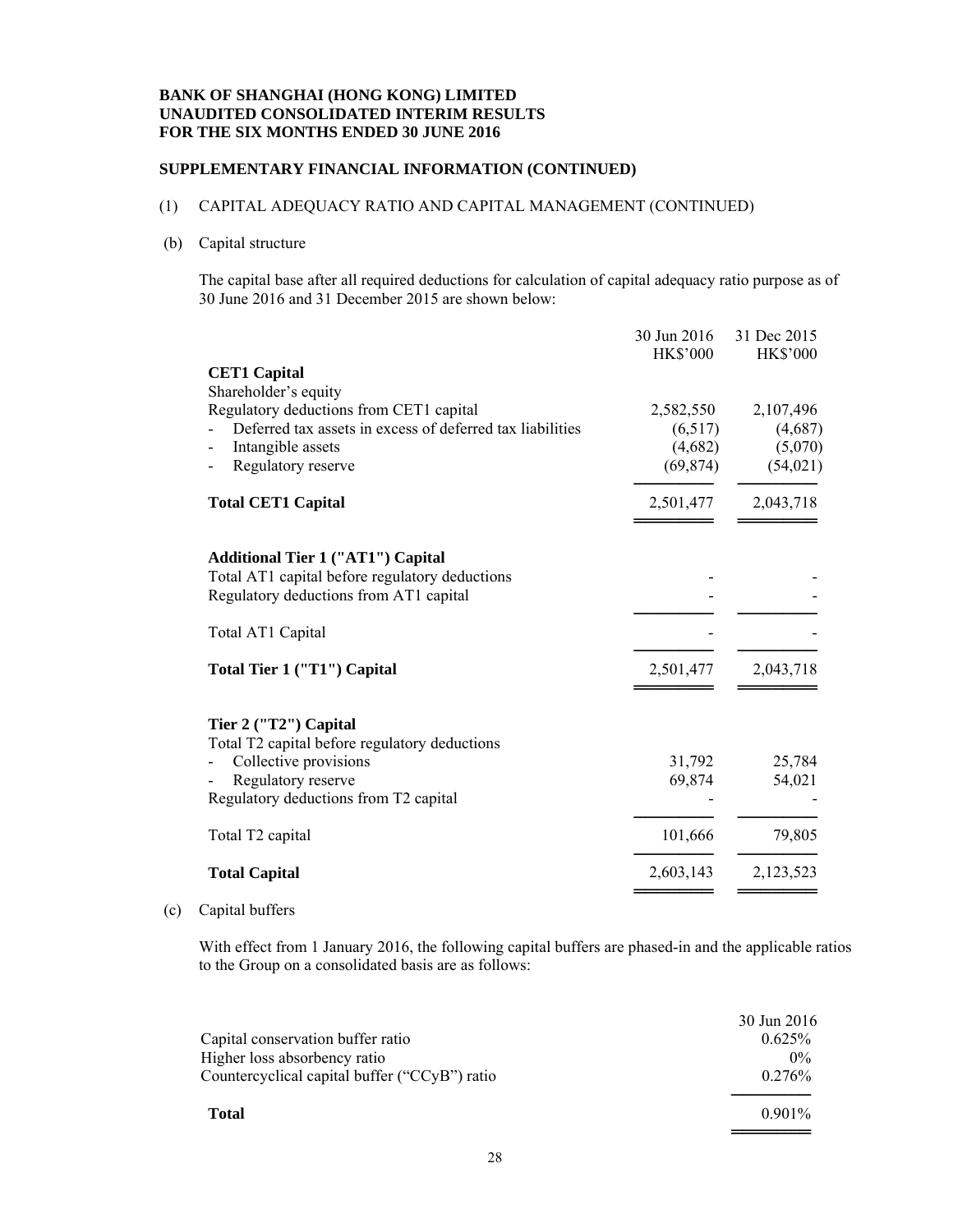#### **SUPPLEMENTARY FINANCIAL INFORMATION (CONTINUED)**

#### (1) CAPITAL ADEQUACY RATIO AND CAPITAL MANAGEMENT (CONTINUED)

(d) Additional capital disclosures

The following items are included in the "Regulatory Disclosure" section in the Company's website at www.bankofshanghai.com.hk :

- A detailed breakdown of the Group's CET1 capital, AT1 capital, T2 capital and regulatory deductions, by following the standard template as specified by the HKMA.
- A full reconciliation between the Group's CET1 capital, AT1 capital, T2 capital and regulatory deductions and the Group's balance sheet in this interim financial information disclosure statement.
- A description of the main feature and full terms and conditions of the Group's capital instruments.
- A geographical breakdown of risk-weighted assets in relation to private sector credit exposures and the applicable CCyB ratio for each jurisdiction using the standard template as specified by the HKMA.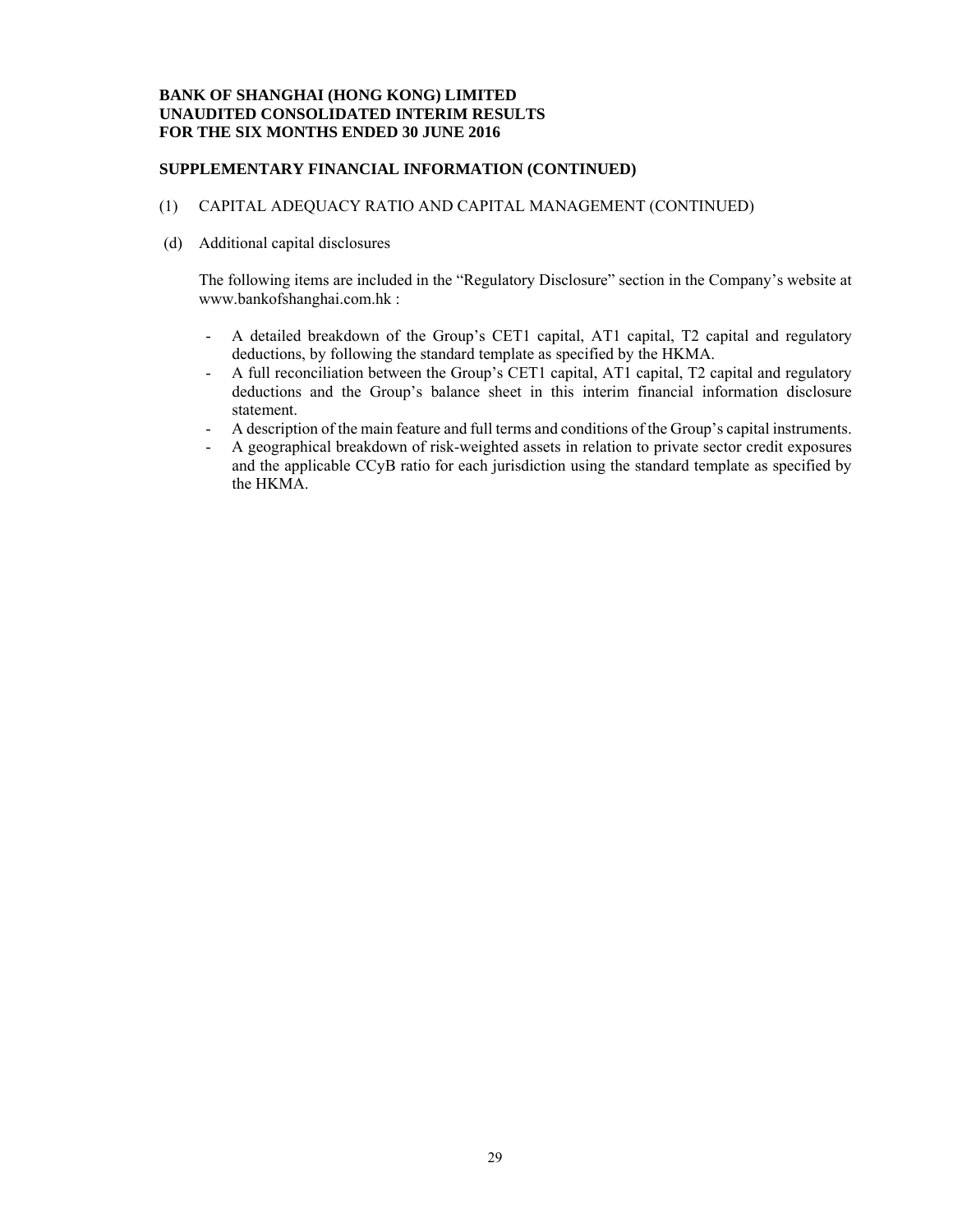#### **SUPPLEMENTARY FINANCIAL INFORMATION (CONTINUED)**

#### (2) LEVERAGE RATIO

The Company is required under section 24A (6) of the Banking (Disclosure) Rules to disclose its Leverage Ratio effective from 31 March 2015. The Leverage Ratio as at 30 June 2016 and 31 December 2015 was computed in accordance with the Leverage Ratio Framework document issued by the HKMA.

|                  | 30 Jun 2016                  | 31 Dec 2015                  |
|------------------|------------------------------|------------------------------|
| Leverage Ratio   | 13.8%                        | 12.8%                        |
| T1 capital       | <b>HK\$'000</b><br>2,501,477 | <b>HK\$'000</b><br>2,041,456 |
| Exposure measure | 18, 145, 156                 | 15,953,163                   |

Detailed breakdown of the Company's exposure measure and a summary comparison table reconciling the assets on the Group's balance sheet with the leverage exposure measure using the standard templates as specified by the HKMA are available in the "Regulatory Disclosure" section at the Company's website www.bankofshanghai.com.hk.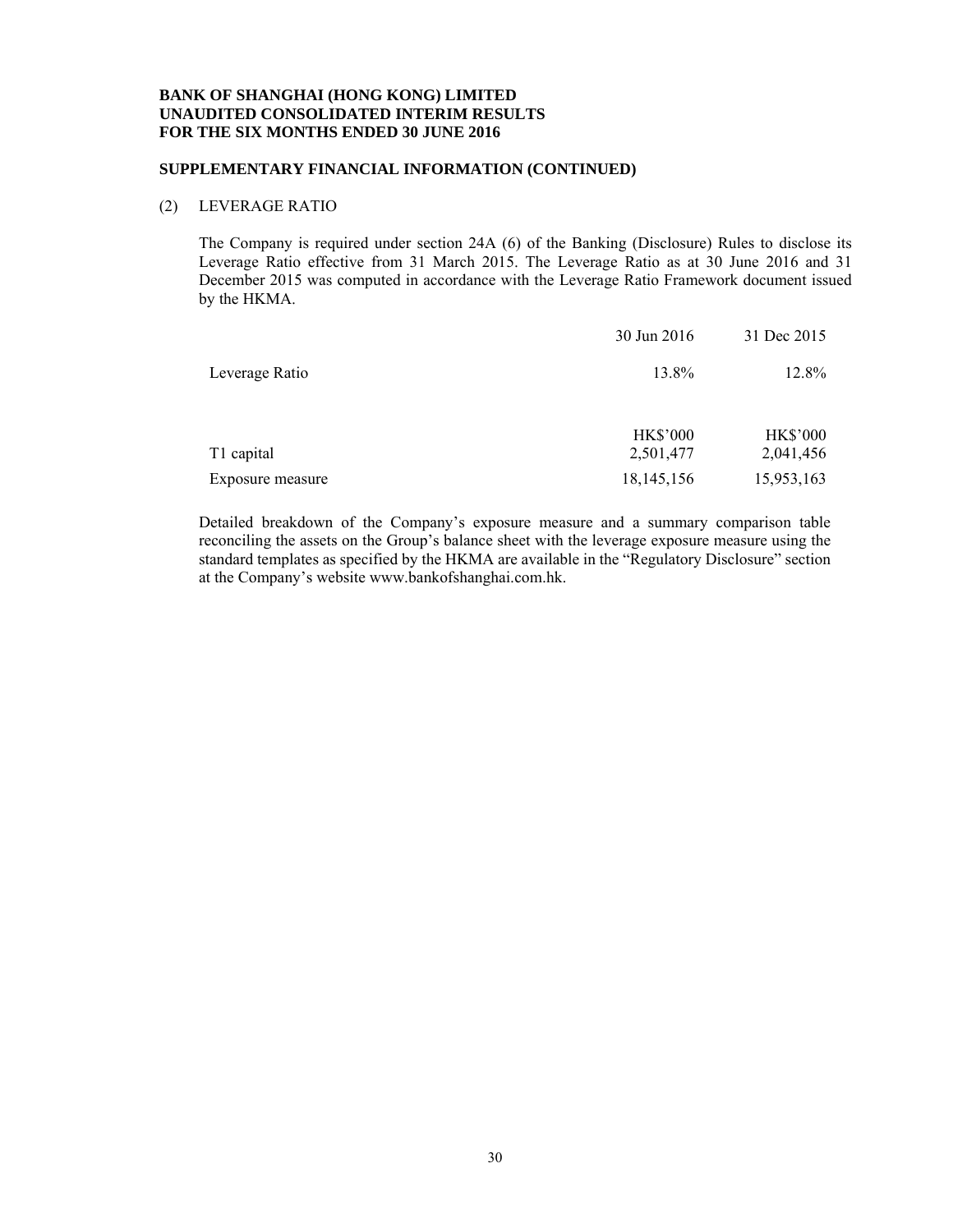## **SUPPLEMENTARY FINANCIAL INFORMATION (CONTINUED)**

#### (3) LIQUIDITY DISCLOSURES

The Company has complied with the LMR requirement in accordance with Banking (Liquidity) Rules starting from 1 January 2015 which set a minimum requirement of 25%. The average liquidity ratio for the six-month period represented the simple average of each calendar month's average LMR, which was computed on a "single company" basis as required by the HKMA for regulatory reporting purposes and was in accordance with the Fourth Schedule of the Hong Kong Banking Ordinance. 30 Jun 2016 30 Jun 2015

|                                                        | $30 \text{ Jun } 2016$ | $30 \text{ Jun } 2013$ |
|--------------------------------------------------------|------------------------|------------------------|
| Average liquidity ratio for the six-month period ended | 43.8%                  | 74.9%                  |

#### **Approach to Liquidity Risk Management**

Objectives, framework and process are in place for risk governance, measurement and monitoring of the Group's liquidity risk. Details of the Group's liquidity risk management approach are delineated in the 2015 annual financial statements.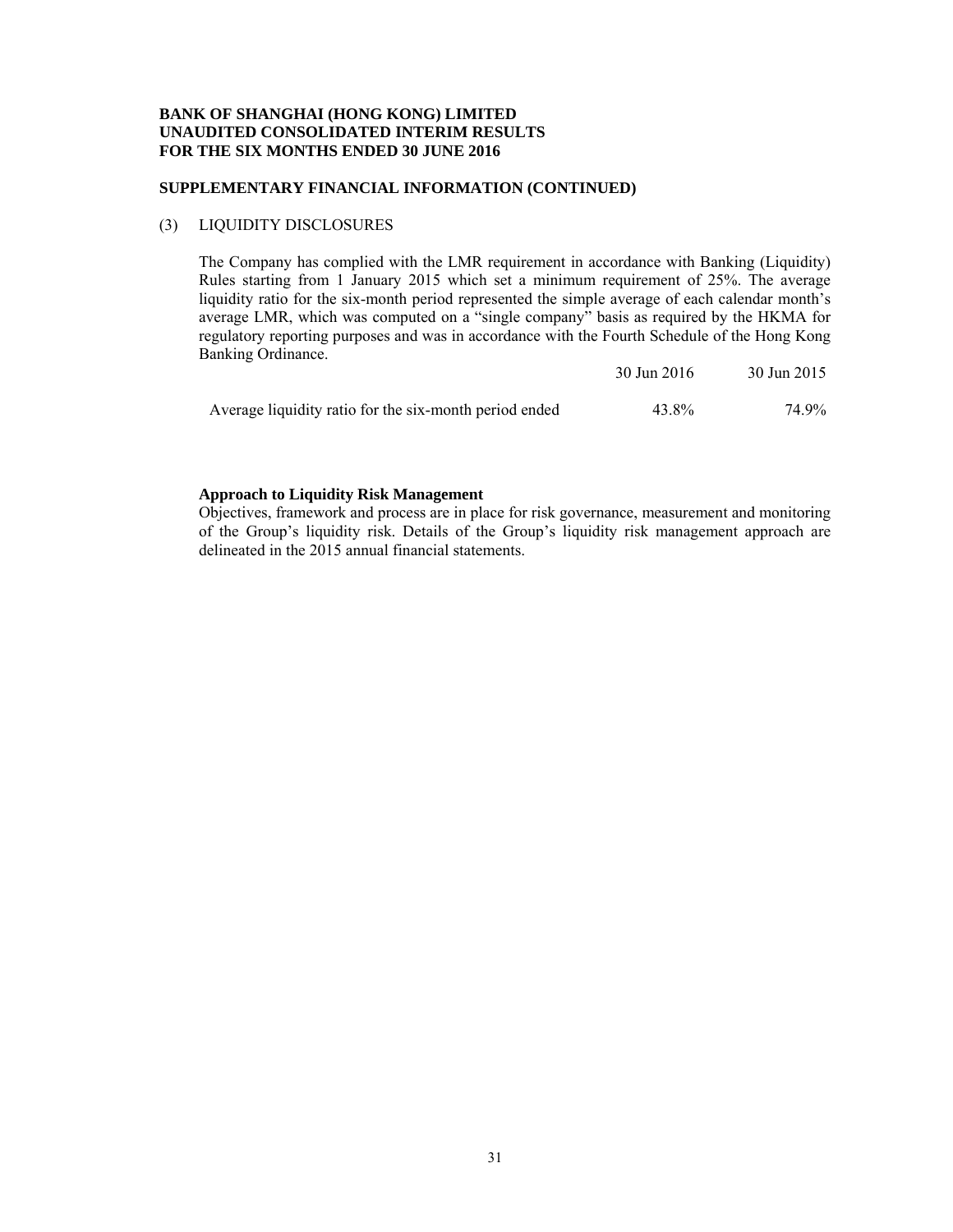#### **SUPPLEMENTARY FINANCIAL INFORMATION (CONTINUED)**

#### (4) INTERNATIONAL CLAIMS

International claims are on-balance sheet exposures to credit takers based on the location of the credit takers after taking into account the transfer of risk, and represent the sum of cross-border claims in all currencies and local claims in foreign currencies. For a claim guaranteed by a party situated in a country different from the credit taker, risk is transferred to the country of the guarantor. For a claim on the branch of a bank, the risk is transferred to the country where its head office is situated.

International claims on individual countries or areas (after risk transfer as defined above) amounting to 10% or more of the aggregate international claims are shown as follows:

|                                        | <b>Banks</b><br><b>HK\$'000</b> | Official<br>Sector<br><b>HK\$'000</b> | Non-bank<br>financial<br>institutions<br><b>HK\$'000</b> | Non-bank private sector<br>Non-<br>financial<br>private<br>sector<br><b>HK\$'000</b> | Total<br><b>HK\$'000</b> |
|----------------------------------------|---------------------------------|---------------------------------------|----------------------------------------------------------|--------------------------------------------------------------------------------------|--------------------------|
| At 30 June 2016                        |                                 |                                       |                                                          |                                                                                      |                          |
| Developed countries                    | 2,410,499                       |                                       |                                                          | 84                                                                                   | 2,410,583                |
| of which Spain                         | 1,388,283                       |                                       |                                                          |                                                                                      | 1,388,283                |
| of which United States                 | 671,776                         |                                       |                                                          |                                                                                      | 671,776                  |
| of which Australia                     | 350,097                         |                                       |                                                          |                                                                                      | 350,097                  |
| of which Japan                         |                                 |                                       |                                                          |                                                                                      |                          |
| Offshore centres<br>of which Hong Kong | 1,376,179<br>1,376,111          |                                       | 639,374<br>639,374                                       | 3,480,487<br>3,356,711                                                               | 5,496,040<br>5,372,196   |
| Developing Asia and Pacific            | 5, 171, 471                     |                                       | 186,816                                                  | 4,379,053                                                                            | 9,737,340                |
| of which China                         | 5, 171, 471                     |                                       | 186,816                                                  | 4,379,053                                                                            | 9,737,340                |
|                                        |                                 |                                       |                                                          |                                                                                      |                          |
| At 31 December 2015                    |                                 |                                       |                                                          |                                                                                      |                          |
| Developed countries                    | 3,205,146                       |                                       |                                                          | 28                                                                                   | 3,205,174                |
| of which Spain                         | 2,419,619                       |                                       |                                                          |                                                                                      | 2,419,619                |
| of which United States                 | 10,478                          |                                       |                                                          |                                                                                      | 10,478                   |
| of which Australia                     | 98                              |                                       |                                                          |                                                                                      | 98                       |
| of which Japan                         | 766,345                         |                                       |                                                          |                                                                                      | 766,345                  |
| Offshore centres<br>of which Hong Kong | 1,303,338                       |                                       | 388,554                                                  | 3,376,294                                                                            | 5,068,186                |
| Developing Asia and Pacific            | 1,303,272<br>3,461,014          |                                       | 388,554<br>105,834                                       | 3,376,294<br>3,604,435                                                               | 5,068,120<br>7,171,283   |
| of which China                         | 3,461,014                       |                                       | 105,834                                                  | 3,604,435                                                                            | 7,171,283                |
|                                        |                                 |                                       |                                                          |                                                                                      |                          |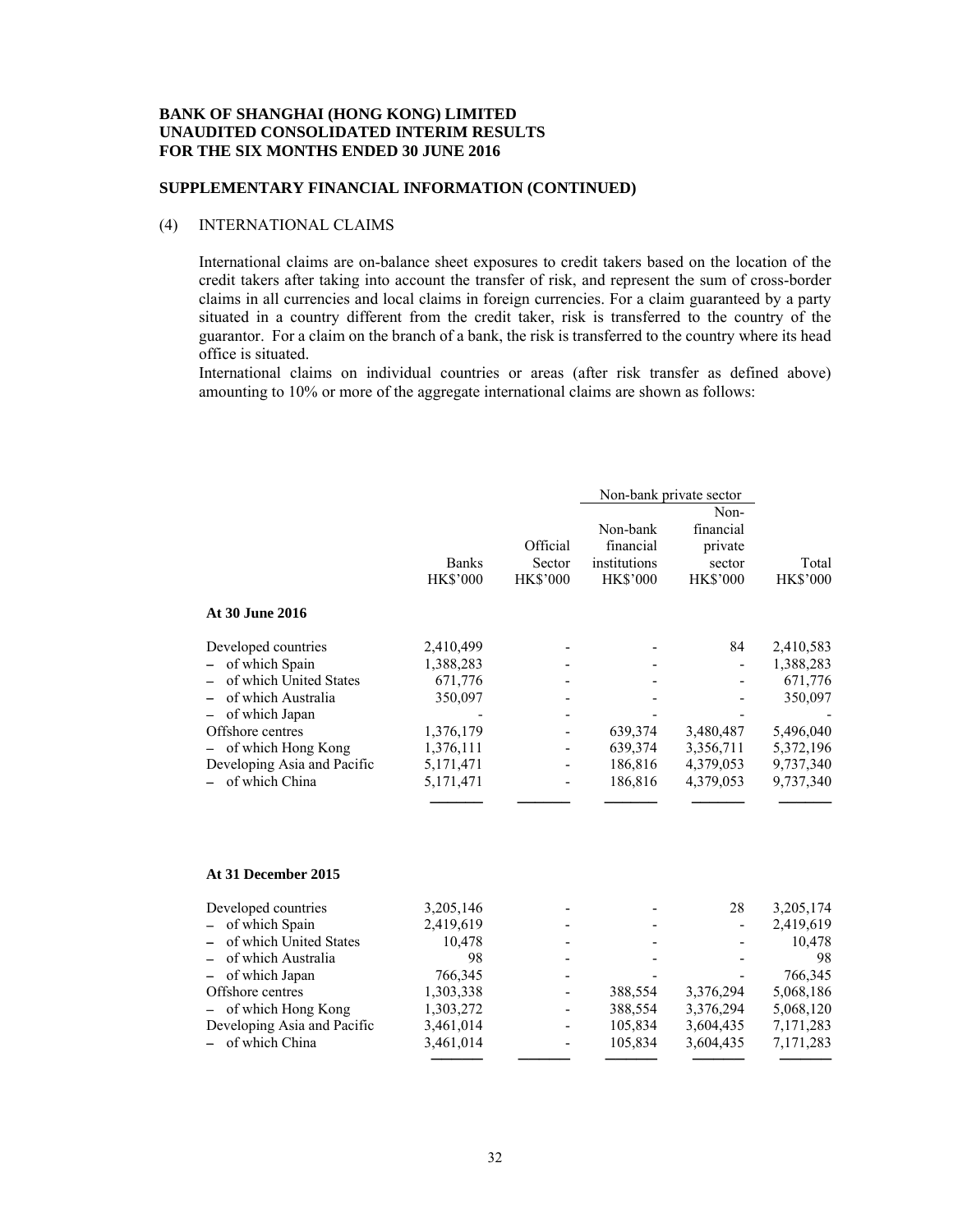#### **SUPPLEMENTARY FINANCIAL INFORMATION (CONTINUED)**

# (5) NON-BANK MAINLAND EXPOSURES

The analysis of non-bank Mainland exposures is based on the categories of non-bank entities and the types of direct exposures defined by the HKMA under the Disclosure Rules and also with reference to the HKMA Return in Mainland Activities.

|                                                                                                                                                                       | On-balance<br>sheet<br>exposure<br><b>HK\$'000</b> | Off-balance<br>sheet<br>exposure<br><b>HK\$'000</b> | Total<br><b>HK\$'000</b> |
|-----------------------------------------------------------------------------------------------------------------------------------------------------------------------|----------------------------------------------------|-----------------------------------------------------|--------------------------|
| At 30 June 2016                                                                                                                                                       |                                                    |                                                     |                          |
| 1. Central government, central government-<br>owned entities and their subsidiaries and                                                                               |                                                    |                                                     |                          |
| joint ventures (JVs)<br>2. Local government, local government-owned                                                                                                   | 781,260                                            | 103,583                                             | 884,843                  |
| entities and their subsidiaries and JVs<br>3. PRC nationals residing in Mainland China<br>or other entities incorporated in Mainland                                  | 419,112                                            |                                                     | 419,112                  |
| China and their subsidiaries and JVs<br>4. Other entities of central government not                                                                                   | 2,717,501                                          | 121,725                                             | 2,839,226                |
| reported in item 1 above                                                                                                                                              | 124,088                                            |                                                     | 124,088                  |
| 5. Other entities of local governments not<br>reported in item 2 above<br>6. PRC nationals residing outside Mainland<br>China or entities incorporated outside        | 211,923                                            | 49,500                                              | 261,423                  |
| Mainland China where the credit is granted<br>for use in Mainland China<br>7. Other counterparties where the exposures<br>are considered by the reporting institution | 1,621,201                                          | 208,800                                             | 1,830,001                |
| to be non-bank Mainland China exposures                                                                                                                               | 3,564,807                                          | 16,926                                              | 3,581,733                |
| Total                                                                                                                                                                 | 9,439,892                                          | 500,534                                             | 9,940,426                |
| Total assets after provision                                                                                                                                          | 17,713,679                                         |                                                     |                          |
| On-balance sheet exposures as percentage of<br>total assets                                                                                                           | 53.29%                                             |                                                     |                          |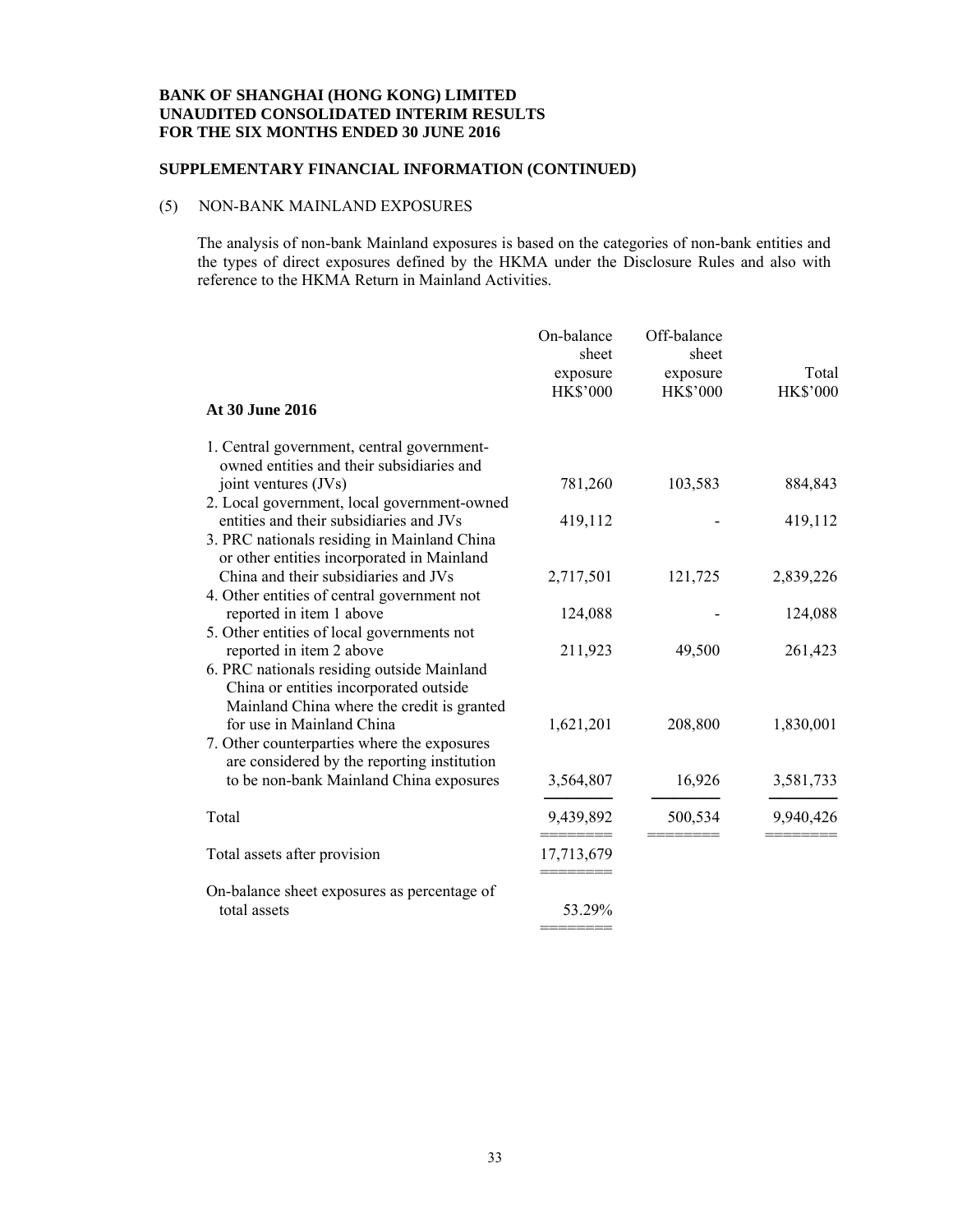#### **SUPPLEMENTARY FINANCIAL INFORMATION (CONTINUED)**

# (5) NON-BANK MAINLAND EXPOSURES (CONTINUED)

|                                                                                                                                                                | On-balance<br>sheet<br>exposure<br><b>HK\$'000</b> | Off-balance<br>sheet<br>exposure<br><b>HK\$'000</b> | Total<br><b>HK\$'000</b> |
|----------------------------------------------------------------------------------------------------------------------------------------------------------------|----------------------------------------------------|-----------------------------------------------------|--------------------------|
| At 31 December 2015                                                                                                                                            |                                                    |                                                     |                          |
| 1. Central government, central government-<br>owned entities and their subsidiaries and<br>joint ventures (JVs)<br>2. Local government, local government-owned | 202,715                                            | 65,000                                              | 267,715                  |
| entities and their subsidiaries and JVs<br>3. PRC nationals residing in Mainland China<br>or other entities incorporated in Mainland                           | 469,549                                            | 7,835                                               | 477,384                  |
| China and their subsidiaries and JVs<br>4. Other entities of central government not                                                                            | 2,072,007                                          | 86,071                                              | 2,158,078                |
| reported in item 1 above<br>5. Other entities of local governments not                                                                                         | 240,196                                            |                                                     | 240,196                  |
| reported in item 2 above<br>6. PRC nationals residing outside Mainland<br>China or entities incorporated outside<br>Mainland China where the credit is granted | 273,437                                            | 87,750                                              | 361,187                  |
| for use in Mainland China<br>7. Other counterparties where the exposures<br>are considered by the reporting institution                                        | 1,348,317                                          | 266,116                                             | 1,614,433                |
| to be non-bank Mainland China exposures                                                                                                                        | 3,088,577                                          | 274,393                                             | 3,362,970                |
| Total                                                                                                                                                          | 7,694,798                                          | 787,165                                             | 8,481,963                |
| Total assets after provision                                                                                                                                   | 15,509,155                                         |                                                     |                          |
| On-balance sheet exposures as percentage of<br>total assets                                                                                                    | 49.61%                                             |                                                     |                          |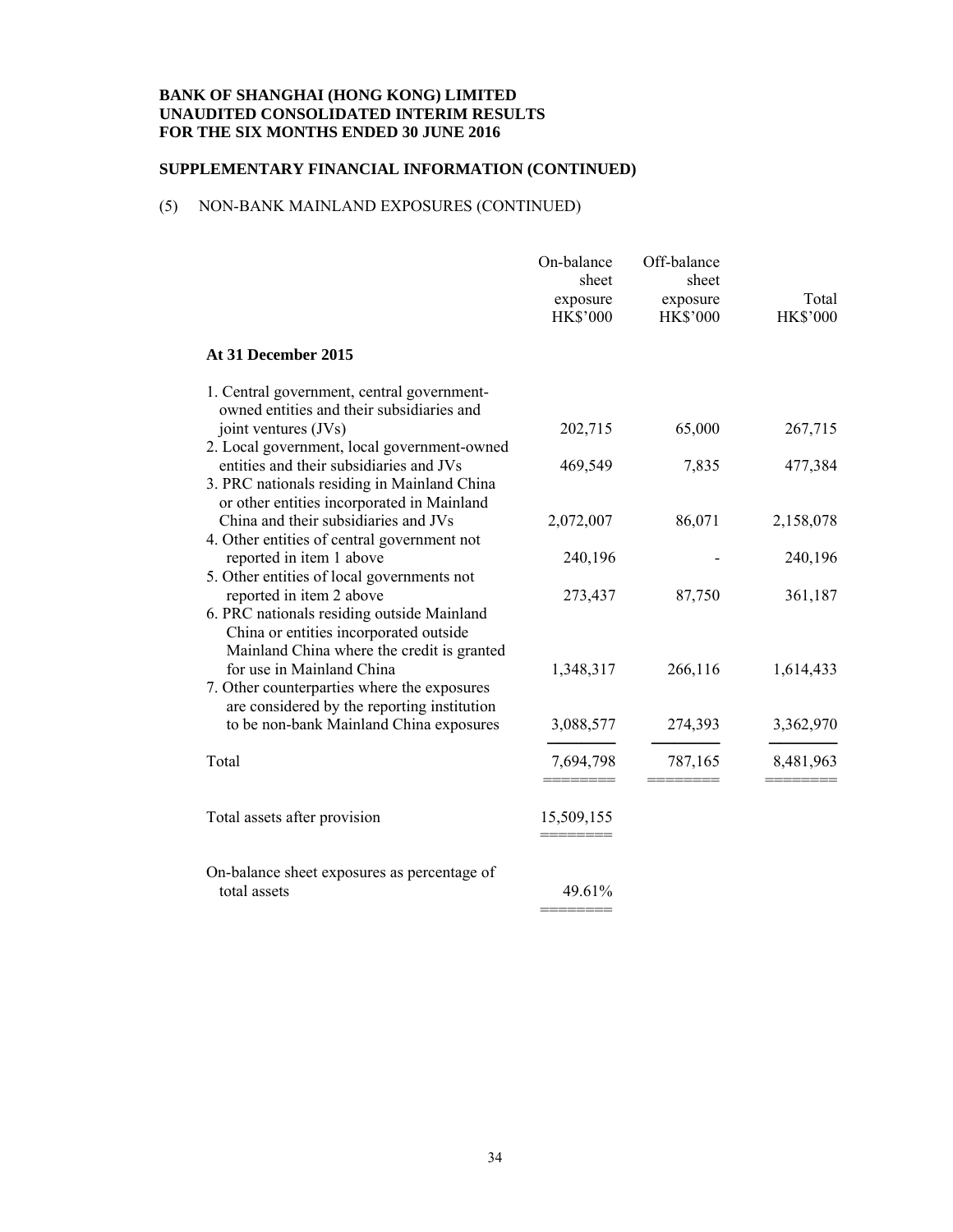#### **SUPPLEMENTARY FINANCIAL INFORMATION (CONTINUED)**

# (6) CURRENCY CONCENTRATION

The Group had the following net foreign currency exposured by currencies which exceeded 10% of the net foreign currency exposure in all currencies:

| At 30 June 2016<br>Spot assets<br>Spot liabilities | <b>USD</b><br><b>HK\$'000</b><br>equivalent<br>9,702,546<br>(8,832,611) | <b>RMB</b><br><b>HK\$'000</b><br>equivalent<br>2,698,616<br>(3,479,650) | <b>EUR</b><br><b>HK\$'000</b><br>equivalent<br>609,450<br>(495, 642) | Other<br>Foreign<br>currencies<br><b>HK\$'000</b><br>equivalent<br>164<br>$\overline{a}$ | Total<br>foreign<br>currencies<br><b>HK\$'000</b><br>equivalent<br>13,010,776<br>(12, 807, 903) |
|----------------------------------------------------|-------------------------------------------------------------------------|-------------------------------------------------------------------------|----------------------------------------------------------------------|------------------------------------------------------------------------------------------|-------------------------------------------------------------------------------------------------|
| Forward purchases                                  | 67,962                                                                  | 626,016                                                                 | 12,594                                                               |                                                                                          | 706,572                                                                                         |
| Forward sales                                      | (451, 183)                                                              | (360, 855)                                                              | (122, 149)                                                           |                                                                                          | (934, 187)                                                                                      |
| Net long/(short) non-structural<br>position        | 486,714                                                                 | (515, 873)                                                              | 4,253                                                                | 164                                                                                      | (24, 742)                                                                                       |
|                                                    | <b>USD</b><br><b>HK\$'000</b>                                           | <b>RMB</b><br><b>HK\$'000</b>                                           | <b>EUR</b><br><b>HK\$'000</b>                                        | Other<br>Foreign<br>currencies<br><b>HK\$'000</b>                                        | Total<br>foreign<br>currencies<br><b>HK\$'000</b>                                               |
|                                                    | equivalent                                                              | equivalent                                                              | equivalent                                                           | equivalent                                                                               | equivalent                                                                                      |
| At 31 December 2015                                |                                                                         |                                                                         |                                                                      |                                                                                          |                                                                                                 |
| Spot assets                                        | 8,993,366                                                               | 3,131,734                                                               | 53,594                                                               | 195                                                                                      | 12,178,889                                                                                      |
| Spot liabilities                                   | (8,782,707)                                                             | (3,594,640)                                                             | (15,077)                                                             |                                                                                          | (12, 392, 424)                                                                                  |
| Forward purchases                                  | 550,350                                                                 | 327,045                                                                 |                                                                      |                                                                                          | 877,395                                                                                         |
| Forward sales                                      | (332, 926)                                                              | (326,900)                                                               | (3,977)                                                              |                                                                                          | (663, 803)                                                                                      |
| Net long/(short) non-structural                    |                                                                         |                                                                         |                                                                      |                                                                                          |                                                                                                 |
| position                                           | 428,083                                                                 | (462,761)                                                               | 34,540                                                               | 195                                                                                      | 57                                                                                              |

As at 30 June 2016 and 31 December 2015, there was no net structural position.